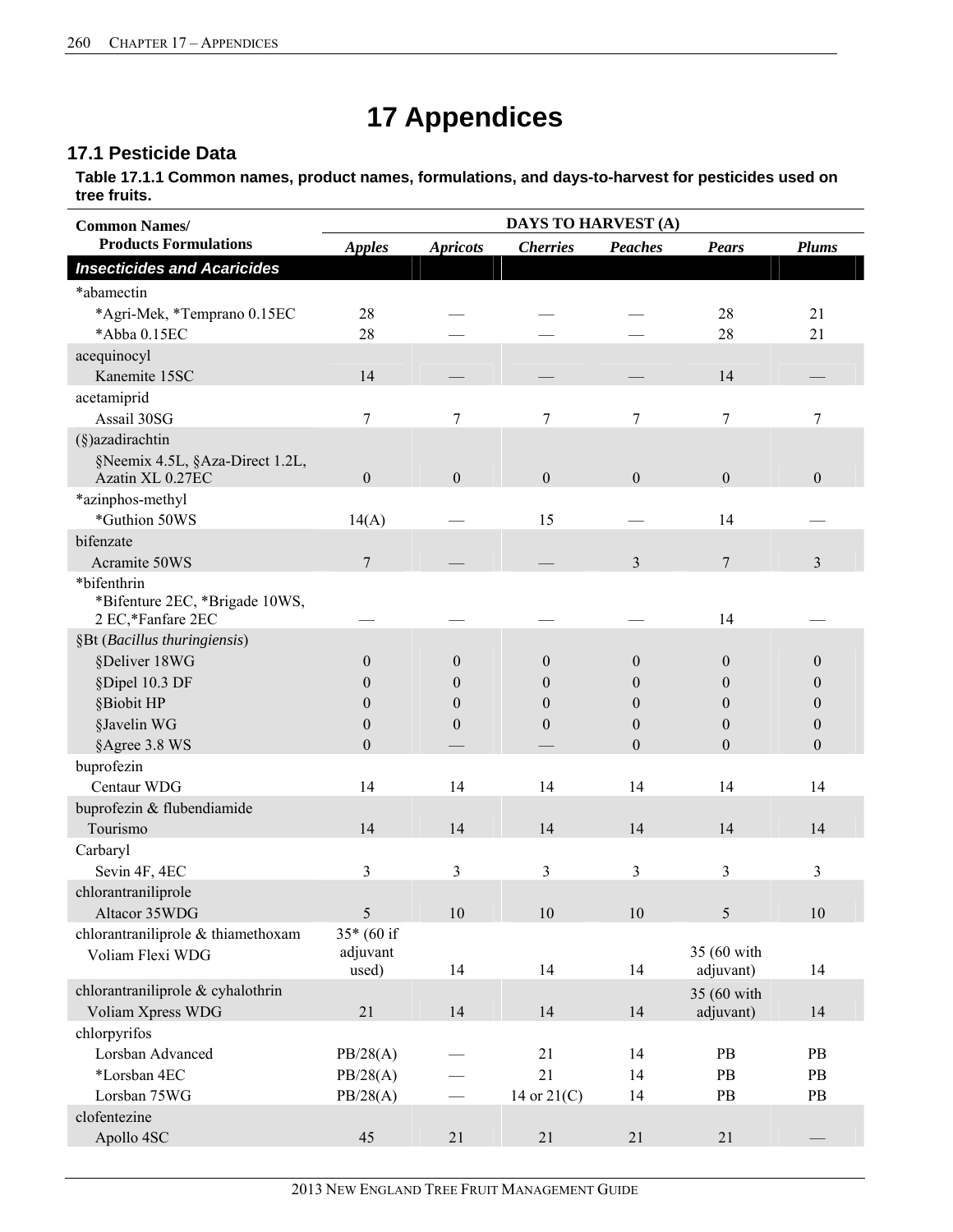| <b>Common Names/</b>                                        |                  |                  |                 | DAYS TO HARVEST (A) |                  |                  |
|-------------------------------------------------------------|------------------|------------------|-----------------|---------------------|------------------|------------------|
| <b>Products Formulations</b>                                | <b>Apples</b>    | <b>Apricots</b>  | <b>Cherries</b> | <b>Peaches</b>      | <b>Pears</b>     | <b>Plums</b>     |
| <b>Insecticides and Acaricides (continued)</b>              |                  |                  |                 |                     |                  |                  |
| clothianidin                                                |                  |                  |                 |                     |                  |                  |
| Clutch 50 WDG                                               | 7                |                  |                 |                     | 7                |                  |
| Belay 2.1                                                   | $\overline{7}$   |                  |                 | 21                  | 7                |                  |
| *cyfluthrin                                                 |                  |                  |                 |                     |                  |                  |
| *Baythroid XL 1E, 2EC,<br>*Leverage 2.7SE                   | $\overline{7}$   | $\overline{7}$   | $7\phantom{.0}$ | $7\phantom{.0}$     | 7                | $\boldsymbol{7}$ |
| *diazinon                                                   |                  |                  |                 |                     |                  |                  |
| *Diazinon 50WP, AG600                                       | 21/PF(A)         | 21               | 21              | 21                  | 21               | 21               |
| deltamethrin                                                |                  |                  |                 |                     |                  |                  |
| *Battalion 1.5 EC, *Battalion 0.2<br>EC *Delta Gold 1.56 EC | 21               |                  |                 |                     | 21               |                  |
| dimethoate                                                  |                  |                  |                 |                     |                  |                  |
| Dimethoate 400, 4EC                                         |                  |                  |                 |                     | 28               |                  |
| *emamectin benzoate                                         |                  |                  |                 |                     |                  |                  |
| *Proclaim 5SG                                               | 14               |                  |                 |                     | 14               |                  |
| *endosulfan                                                 |                  |                  |                 |                     |                  |                  |
| *Thionex 50WP                                               | 21               |                  | 21(F)           | 21/30               | 20               |                  |
| *Thionex 3EC                                                | 21               |                  | 21(F)           | 21/30               | 7                |                  |
| *esfenvalerate                                              |                  |                  |                 |                     |                  |                  |
| *Asana XL 0.66EC                                            | 21               | 14               | 14              | 14                  | 28               | 14               |
| etoxazole                                                   |                  |                  |                 |                     |                  |                  |
| Zeal 72WS                                                   | 14               | 7                | 7               | $\tau$              | 14               | 7                |
| *fenbutatin-oxide, hexakis                                  |                  |                  |                 |                     |                  |                  |
| *Vendex 50WP                                                | 14               |                  | 14              | 14                  | 14               | 14               |
| *fenpropathrin                                              |                  |                  |                 |                     |                  |                  |
| *Danito1 2.4EC                                              | 14               | 3                | 3               | 3                   | 14               | 3                |
| fenpyroximate                                               |                  |                  |                 |                     |                  |                  |
| Portal 0.4EC                                                | 14               |                  |                 |                     | 14               |                  |
| flonicamid                                                  |                  |                  |                 |                     |                  |                  |
| Beleaf 50SG                                                 | 21               | 14               | 14              | 14                  | 21               | 14               |
| flubendiamide                                               |                  |                  |                 |                     |                  |                  |
| <b>Belt SC</b>                                              | 14               | $\overline{7}$   | $7\phantom{.0}$ | $7\phantom{.0}$     | 14               | $7\phantom{.0}$  |
| *gamma-cyhalothrin                                          |                  |                  |                 |                     |                  |                  |
| *Proaxis 0.5CS                                              | 21               | 14               | 14              | 14                  | 21               | 14               |
| §granulosis virus                                           |                  |                  |                 |                     |                  |                  |
| §Carpovirusine 0.99SC                                       | $\boldsymbol{0}$ |                  |                 |                     | $\boldsymbol{0}$ |                  |
| §Cyd-X 0.06SC                                               | $\boldsymbol{0}$ |                  |                 |                     | $\boldsymbol{0}$ | $\boldsymbol{0}$ |
| hexythiazox                                                 |                  |                  |                 |                     |                  |                  |
| Savey 50DF                                                  | 28               | 28               | $28\,$          | 28                  | $28\,$           | $28\,$           |
| Onager 1 EC                                                 | 28               | 7                | $7\phantom{.}$  | $\overline{7}$      | 28               | $\overline{7}$   |
| imidacloprid                                                |                  |                  |                 |                     |                  |                  |
| Provado 1.6F,                                               | 7                | $\boldsymbol{0}$ | $\overline{7}$  | $\boldsymbol{0}$    | 7                | $\overline{7}$   |
| *Leverage 2.7SE                                             | $\tau$           | $\tau$           | $7\phantom{.0}$ | $\overline{7}$      | $\tau$           | $\overline{7}$   |
| indoxacarb                                                  |                  |                  |                 |                     |                  |                  |
| Avaunt 30 WDG                                               | 14               | 14               | 14              | 14                  | $28\,$           | 14               |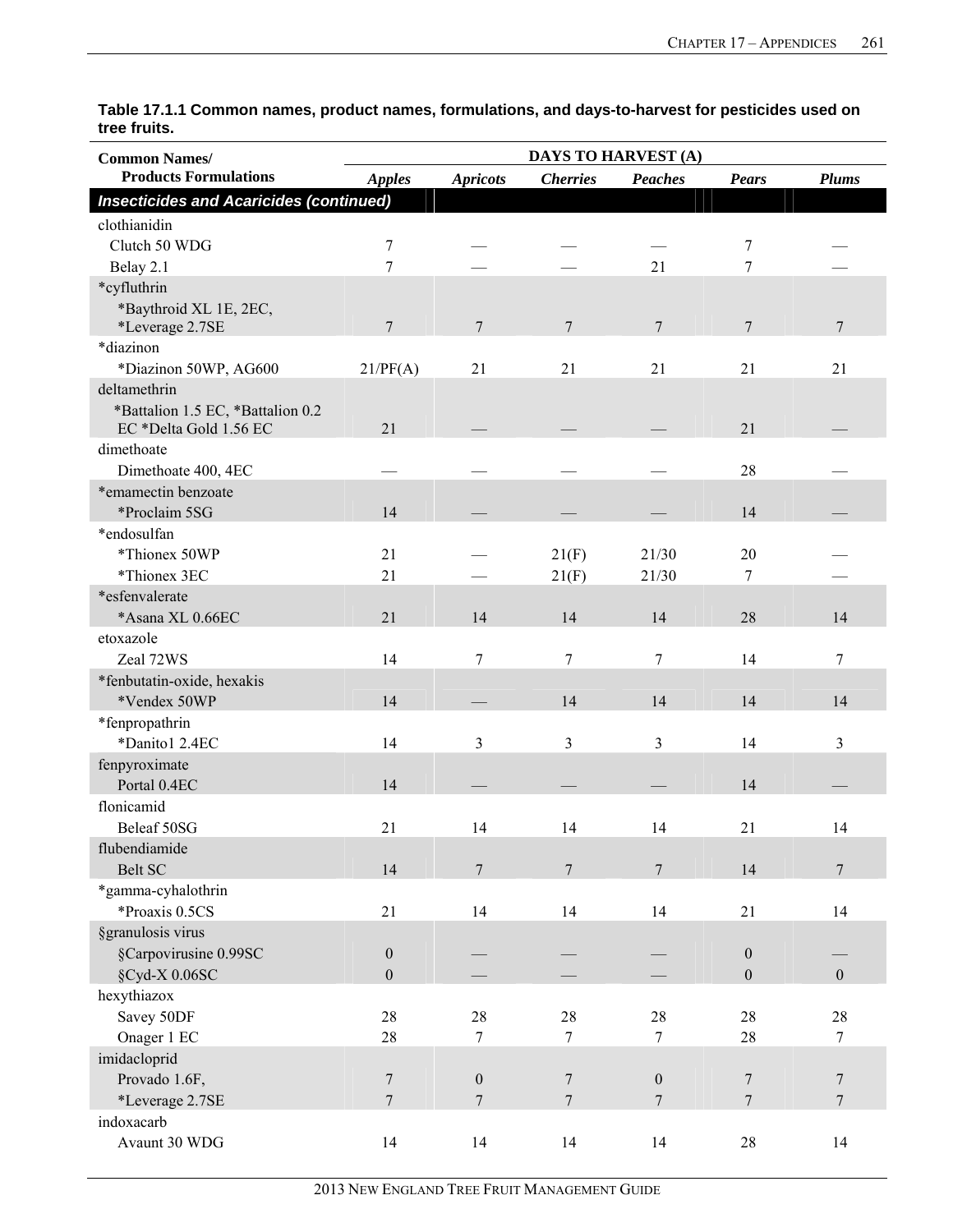| <b>Common Names/</b>                                                                                                   | <b>DAYS TO HARVEST (A)</b>           |                                      |                                      |                                  |                                      |                                      |  |
|------------------------------------------------------------------------------------------------------------------------|--------------------------------------|--------------------------------------|--------------------------------------|----------------------------------|--------------------------------------|--------------------------------------|--|
| <b>Products Formulations</b>                                                                                           | <b>Apples</b>                        | <b>Apricots</b>                      | <b>Cherries</b>                      | Peaches                          | <b>Pears</b>                         | <b>Plums</b>                         |  |
| <b>Insecticides and Acaricides (continued)</b>                                                                         |                                      |                                      |                                      |                                  |                                      |                                      |  |
| §kaolin                                                                                                                |                                      |                                      |                                      |                                  |                                      |                                      |  |
| §Surround 95WP                                                                                                         | $\mathbf{0}$                         | $\boldsymbol{0}$                     | $\boldsymbol{0}$                     | $\boldsymbol{0}$                 | $\boldsymbol{0}$                     | $\boldsymbol{0}$                     |  |
| *lambda-cyhalothrin                                                                                                    |                                      |                                      |                                      |                                  |                                      |                                      |  |
| *Lambda-Cy 1CS, *Taiga-Z 1CS,<br>*Warrior 1CS, *Warrior II 2.08CS                                                      | 21                                   | 14                                   | 14                                   | 14                               | 21                                   | 14                                   |  |
| malathion                                                                                                              |                                      |                                      |                                      |                                  |                                      |                                      |  |
| Malathion 57EC, 5EC                                                                                                    |                                      | 7                                    | $\overline{3}$                       | $\overline{7}$                   |                                      |                                      |  |
| *methidathion                                                                                                          |                                      |                                      |                                      |                                  |                                      |                                      |  |
| *Supracide 2EC, 25WP                                                                                                   | PB                                   | PB                                   | PB                                   | PB                               | PB                                   | PB                                   |  |
| *methomyl                                                                                                              |                                      |                                      |                                      |                                  |                                      |                                      |  |
| *Lannate 2.4L, 90SP                                                                                                    | 14                                   |                                      |                                      | $\overline{4}$                   | 7                                    |                                      |  |
| methoxyfenozide                                                                                                        |                                      |                                      |                                      |                                  |                                      |                                      |  |
| Intrepid 2F<br>novaluron                                                                                               | 14                                   |                                      |                                      |                                  | 14                                   |                                      |  |
| Rimon 0.83 EC                                                                                                          | 14                                   | $\,$ 8 $\,$                          |                                      | $8\,$                            |                                      | 8                                    |  |
| *oxamyl                                                                                                                |                                      |                                      |                                      |                                  |                                      |                                      |  |
| *Vydate 2L                                                                                                             | 14                                   |                                      |                                      |                                  | 14                                   |                                      |  |
| *permethrin                                                                                                            |                                      |                                      |                                      |                                  |                                      |                                      |  |
| *Ambush 25WP,*Perm-Up 3.2EC                                                                                            | PF                                   |                                      | 3                                    | 14                               | PB                                   |                                      |  |
| *Pounce 3.2EC, 25WP                                                                                                    | PF                                   |                                      | 3                                    | 14                               | PB                                   |                                      |  |
| $(\S)$ oil                                                                                                             |                                      |                                      |                                      |                                  |                                      |                                      |  |
| JMS Stylet Oil, §Omni Oil 6E,                                                                                          |                                      |                                      |                                      |                                  |                                      |                                      |  |
| (§)Purespray Spray Oil                                                                                                 | $\boldsymbol{0}$                     | $\boldsymbol{0}$                     | $\boldsymbol{0}$                     | $\boldsymbol{0}$                 | $\boldsymbol{0}$                     | $\boldsymbol{0}$                     |  |
| phosmet                                                                                                                |                                      |                                      |                                      |                                  |                                      |                                      |  |
| Imidan 70WP, 70WS                                                                                                      | 7                                    | 14                                   | 7 <sub>(C)</sub>                     | 14                               | 7                                    | 7                                    |  |
| potassium fatty acids                                                                                                  |                                      |                                      |                                      |                                  |                                      |                                      |  |
| §Des-X, §M-Pede                                                                                                        | $\mathbf{0}$                         | $\boldsymbol{0}$                     | $\mathbf{0}$                         | $\boldsymbol{0}$                 | $\boldsymbol{0}$                     | $\boldsymbol{0}$                     |  |
| See Des-X label about possible phytotoxicity after fruit formation on pears, cherries, and smooth-skinned stone fruit. |                                      |                                      |                                      |                                  |                                      |                                      |  |
| (§)pyrethrin/rotenone                                                                                                  |                                      |                                      |                                      |                                  |                                      |                                      |  |
| §PyGanic 1.4 EC                                                                                                        | $\boldsymbol{0}$<br>$\boldsymbol{0}$ | $\boldsymbol{0}$<br>$\boldsymbol{0}$ | $\boldsymbol{0}$<br>$\boldsymbol{0}$ | $\boldsymbol{0}$<br>$\mathbf{0}$ | $\boldsymbol{0}$<br>$\boldsymbol{0}$ | $\boldsymbol{0}$<br>$\boldsymbol{0}$ |  |
| Pyrenone 6.0% EC<br>pyridaben                                                                                          |                                      |                                      |                                      |                                  |                                      |                                      |  |
| Nexter 75WS                                                                                                            | 25                                   | PH                                   | PH                                   | 7                                | 7                                    | $\boldsymbol{7}$                     |  |
| pyriproxyfen                                                                                                           |                                      |                                      |                                      |                                  |                                      |                                      |  |
| Esteem 35WP                                                                                                            | 45                                   | 14                                   | 14                                   | 14                               | 45                                   | 14                                   |  |
| rynaxypyr (see chlorantraniliprole)                                                                                    |                                      |                                      |                                      |                                  |                                      |                                      |  |
| spinetoram                                                                                                             |                                      |                                      |                                      |                                  |                                      |                                      |  |
| Delegate 25WG                                                                                                          | $\overline{7}$                       | 14                                   | $7\phantom{.0}$                      | 14                               | $\overline{7}$                       | $\overline{7}$                       |  |
| (§)spinosad                                                                                                            |                                      |                                      |                                      |                                  |                                      |                                      |  |
| §Entrust 80WP                                                                                                          | 7                                    | 14                                   | $\tau$                               | 14                               | $\tau$                               | $\boldsymbol{7}$                     |  |
| $§$ GF-120                                                                                                             | $\boldsymbol{0}$                     | $\boldsymbol{0}$                     | $\boldsymbol{0}$                     | $\boldsymbol{0}$                 | $\boldsymbol{0}$                     | $\boldsymbol{0}$                     |  |
| spirodiclofen                                                                                                          |                                      |                                      |                                      |                                  |                                      |                                      |  |
| Envidor 2 SC                                                                                                           | $\overline{7}$                       | $\boldsymbol{7}$                     | $7\phantom{.0}$                      | $\overline{7}$                   | $\overline{7}$                       | $\overline{7}$                       |  |
| spirotetramat                                                                                                          |                                      |                                      |                                      |                                  |                                      |                                      |  |
| Movento 240SC                                                                                                          | $\tau$                               | $\tau$                               | $\tau$                               | $\tau$                           | $\overline{7}$                       | $\boldsymbol{7}$                     |  |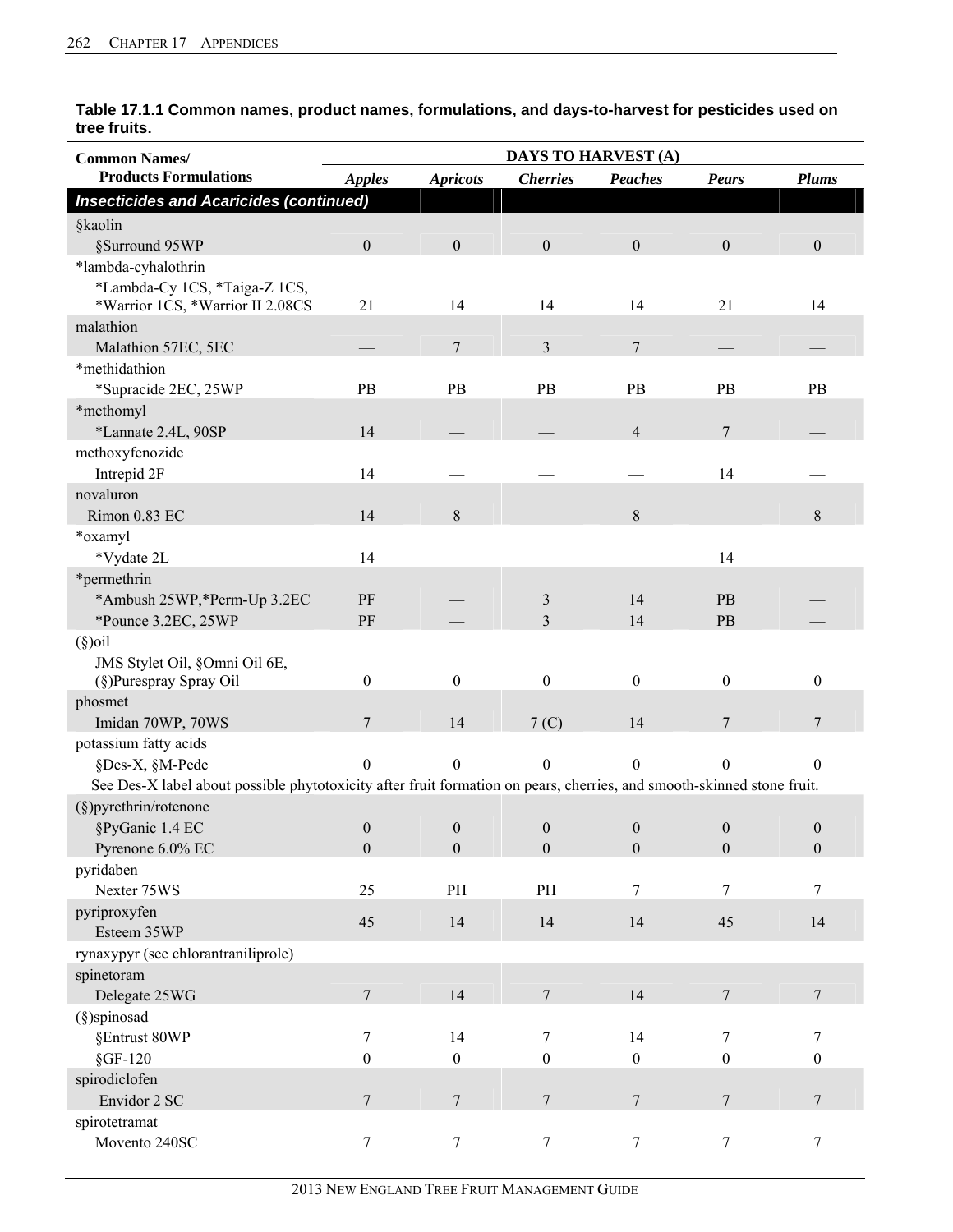| <b>Common Names/</b>                                                                                                   |                  |                  | DAYS TO HARVEST (A) |                  |                  |                  |
|------------------------------------------------------------------------------------------------------------------------|------------------|------------------|---------------------|------------------|------------------|------------------|
| <b>Products Formulations</b>                                                                                           | <b>Apples</b>    | <b>Apricots</b>  | <b>Cherries</b>     | <b>Peaches</b>   | <b>Pears</b>     | <b>Plums</b>     |
| <b>Insecticides and Acaricides (continued)</b>                                                                         |                  |                  |                     |                  |                  |                  |
| thiacloprid<br>Calypso 4F                                                                                              | 30               |                  |                     |                  | 30               |                  |
| thiamethoxam<br>Actara 25WDG                                                                                           | 35               |                  |                     |                  | 35               |                  |
| zeta cypermethrin<br>*Mustang Max EC                                                                                   | 14               | 14               | 14                  | 14               | 14               | 14               |
| <b>Fungicides and Bactericides</b>                                                                                     |                  |                  |                     |                  |                  |                  |
| azoxystrobin<br>Abound 2.08F                                                                                           |                  | $\boldsymbol{0}$ | $\boldsymbol{0}$    | $\boldsymbol{0}$ |                  | $\boldsymbol{0}$ |
| §Bacillus subtilis                                                                                                     |                  |                  |                     |                  |                  |                  |
| §Serenade ASO                                                                                                          | $\mathbf{0}$     | $\boldsymbol{0}$ | $\boldsymbol{0}$    | $\boldsymbol{0}$ | $\boldsymbol{0}$ | $\mathbf{0}$     |
| captan<br>Captan 50WP, 80WDG, Captec<br>4L                                                                             | $\boldsymbol{0}$ | $\boldsymbol{0}$ | $\boldsymbol{0}$    | $\boldsymbol{0}$ |                  | $\boldsymbol{0}$ |
| chlorothalonil<br>Bravo Weather Stik, Ultrex<br>Echo 720, 90DF, Chloronil 720,<br>Concorde, Equus, Applause DF,<br>720 |                  | <b>SS</b>        | SS, PH              | <b>SS</b>        |                  | <b>SS</b>        |
| (§)copper hydroxide<br>Kocide 2000, 4.5LF, 101, DF<br>§Champ Formula-2. §NuCop<br>50DF                                 | <b>HIG</b>       | BL               | BL,PH (C)           | 21               | BL               | BL               |
| copper oxychloride sulfate<br>C-O-C-S WDG                                                                              | GT               | PF               | PF, PH (C)          | BL,PF            | BL               | BK,PF            |
| copper sulfate<br>Cuprofix Ultra Disperss 40DF,<br>Basicop                                                             | 2C               | BL               | BL, PH              | <b>SS</b>        | $\rm BL$         | BL               |
| cyprodinil<br>Vangard WG                                                                                               | 72               | BL               | BL(C)               | BL               | 72               | BL               |
| <b>DCNA</b><br>Botran 75WP                                                                                             |                  | $10\,$           | 10(D)               | 10               |                  | $\rm BL$         |
| difenoconazole<br>Inspire Super MP                                                                                     | 72               |                  |                     |                  | 72               |                  |
| dodine<br>Syllit 65WP, FL                                                                                              | 7                |                  | 0, PH               | 15               |                  |                  |
| fenarimol<br>Vintage 1SC                                                                                               | 30               |                  | $\boldsymbol{0}$    |                  | 30               |                  |
| fenbuconazole<br>Indar 2F                                                                                              | 14               | $\boldsymbol{0}$ | 0, PH               | $\boldsymbol{0}$ |                  |                  |
| fenhexamid<br>Elevate 50WDG                                                                                            |                  | $\boldsymbol{0}$ | $\boldsymbol{0}$    | $\boldsymbol{0}$ | $\boldsymbol{0}$ | $\boldsymbol{0}$ |
| ferbam<br>Ferbam Granuflo                                                                                              | $\boldsymbol{7}$ |                  | $\boldsymbol{0}$    | $21\,$           | $\tau$           |                  |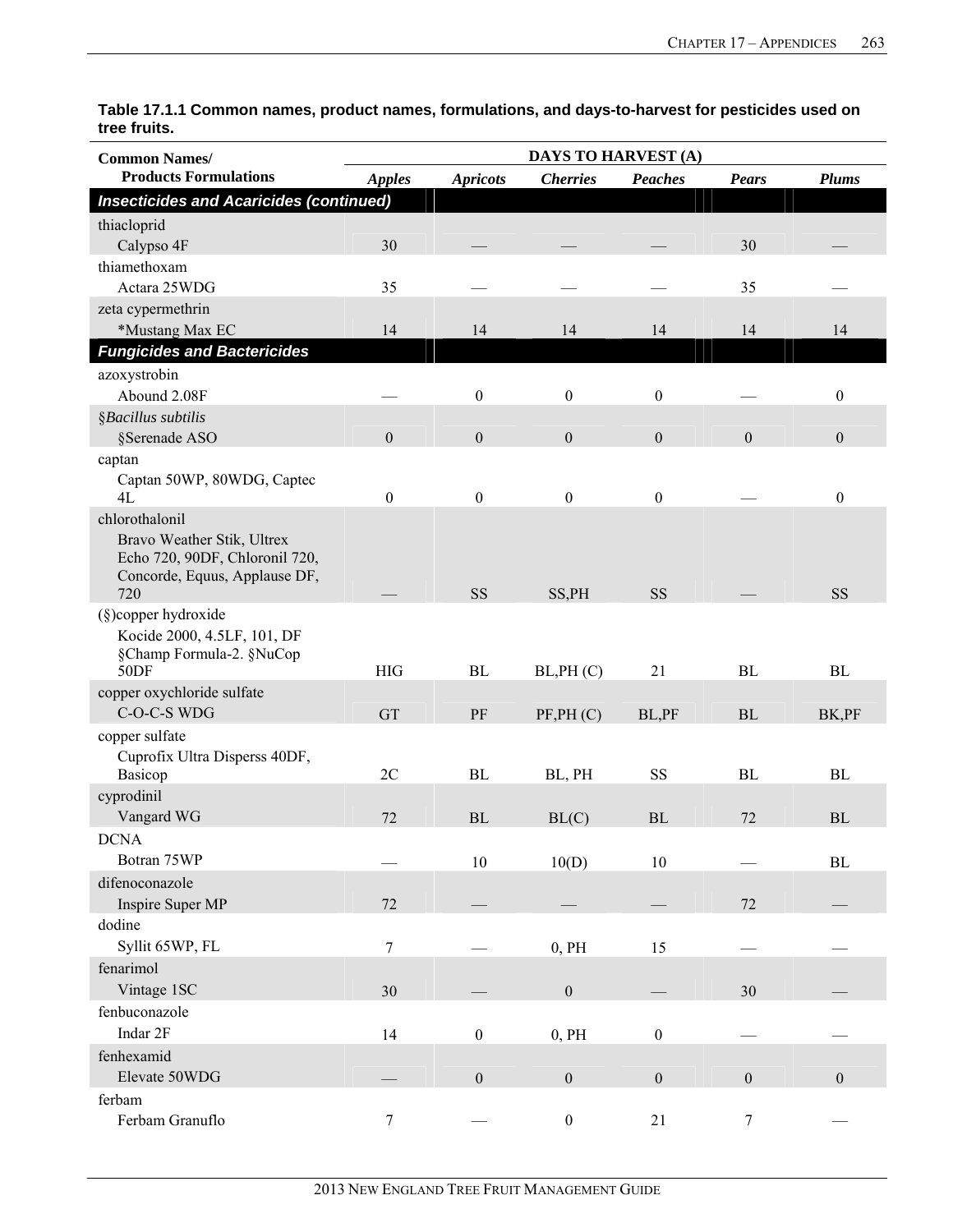| <b>Common Names/</b>                                                                                                         |                  |                  | <b>DAYS TO HARVEST (A)</b> |                  |                  |                  |
|------------------------------------------------------------------------------------------------------------------------------|------------------|------------------|----------------------------|------------------|------------------|------------------|
| <b>Products Formulations</b>                                                                                                 | <b>Apples</b>    | <b>Apricots</b>  | <b>Cherries</b>            | <b>Peaches</b>   | <b>Pears</b>     | <b>Plums</b>     |
| <b>Fungicides and Bactericides (continued)</b>                                                                               |                  |                  |                            |                  |                  |                  |
| fluopyram + pyrimethanil (Luna<br>Tranquility) [a]                                                                           | 72               |                  |                            |                  |                  |                  |
| fluopyram + trifloxystrobin (Luna<br>Sensation) [a]                                                                          | 14               |                  | 1                          |                  |                  |                  |
| flutriafol (Topguard)                                                                                                        | 14               | 7                | $\tau$                     | $\overline{7}$   | 7                | 7                |
| $flux$ apyroxad + pyraclostrobin<br>(Merivon) [a]                                                                            | $\mathbf{0}$     | $\boldsymbol{0}$ | $\boldsymbol{0}$           | $\boldsymbol{0}$ | $\mathbf{0}$     | $\boldsymbol{0}$ |
| fosetyl-Al                                                                                                                   |                  |                  |                            |                  |                  |                  |
| Aliette WDG                                                                                                                  | 14               | (B)              | (B)                        | (B)              | 14               | (B)              |
| §hydrogen dioxide (hydrogen<br>peroxide)                                                                                     |                  |                  |                            |                  |                  |                  |
| §OxiDate                                                                                                                     | $\theta$         | $\boldsymbol{0}$ | $\mathbf{0}$               | $\boldsymbol{0}$ | $\mathbf{0}$     | $\boldsymbol{0}$ |
| iprodione<br>Rovral 50WP, 4 Flowable,<br>Iprodione 4L, AG                                                                    |                  | PF               | PF                         | PF               |                  | PF               |
| kresoxim-methyl                                                                                                              |                  |                  |                            |                  |                  |                  |
| Sovran 50WG                                                                                                                  | 30               |                  |                            |                  | 30               |                  |
| $(\S)$ lime sulfur<br>Allpro Lime Sulfur, §Rex lime<br>sulfur solution, Miller Lime Sulfur<br>Solution, Sulforix Lime Sulfur | $\mathbf{0}$     |                  | $\boldsymbol{0}$           | $\boldsymbol{0}$ | $\boldsymbol{0}$ | $\mathbf{0}$     |
| mancozeb                                                                                                                     |                  |                  |                            |                  |                  |                  |
| Manzate 75DF, Flowable<br>Penncozeb 75DF, 80WP                                                                               | BL,77(A)         |                  |                            |                  | BL,77(A)         |                  |
| $mancock + copper hydroxide$                                                                                                 |                  |                  |                            |                  |                  |                  |
| ManKocide                                                                                                                    | <b>BL</b>        |                  |                            |                  | BL               |                  |
| mefanoxam                                                                                                                    |                  |                  |                            |                  |                  |                  |
| Ridomil Gold 4EC                                                                                                             | GT, PH           | GT               | GT                         | GT               |                  | <b>GT</b>        |
| metiram<br>Polyram 80WP                                                                                                      | BL,77(A)         |                  |                            |                  |                  |                  |
| myclobutanil                                                                                                                 |                  |                  |                            |                  |                  |                  |
| Rally 40WSP                                                                                                                  | 14               | $\boldsymbol{0}$ | $\boldsymbol{0}$           | $\boldsymbol{0}$ |                  | $\boldsymbol{0}$ |
| (§)oxytetracycline<br>§Mycoshield 17WP, Fireline<br>17WP                                                                     | 60               |                  |                            | 21               | 60               |                  |
| Pantoea agglomerans strain E325<br>§Bloomtime Biological FD                                                                  | PF               |                  |                            |                  | PF               |                  |
| penthiopyrad (Fontelis)                                                                                                      | 28               |                  | $\boldsymbol{0}$           | $\boldsymbol{0}$ | 28               | $\boldsymbol{0}$ |
| phosphite products                                                                                                           |                  |                  |                            |                  |                  |                  |
| Agri-fos, Fungi-Phite, Phostrol<br>Topaz                                                                                     | $\boldsymbol{0}$ | $\boldsymbol{0}$ | $\boldsymbol{0}$           | $\boldsymbol{0}$ | $\boldsymbol{0}$ | $\boldsymbol{0}$ |
| prohexadione calcium                                                                                                         |                  |                  |                            |                  |                  |                  |
| Apogee 27.5DF                                                                                                                | 45               |                  |                            |                  |                  |                  |
| propiconazole<br>Orbit 3.6EC                                                                                                 |                  | $\boldsymbol{0}$ | $\boldsymbol{0}$           | $\boldsymbol{0}$ |                  | $\boldsymbol{0}$ |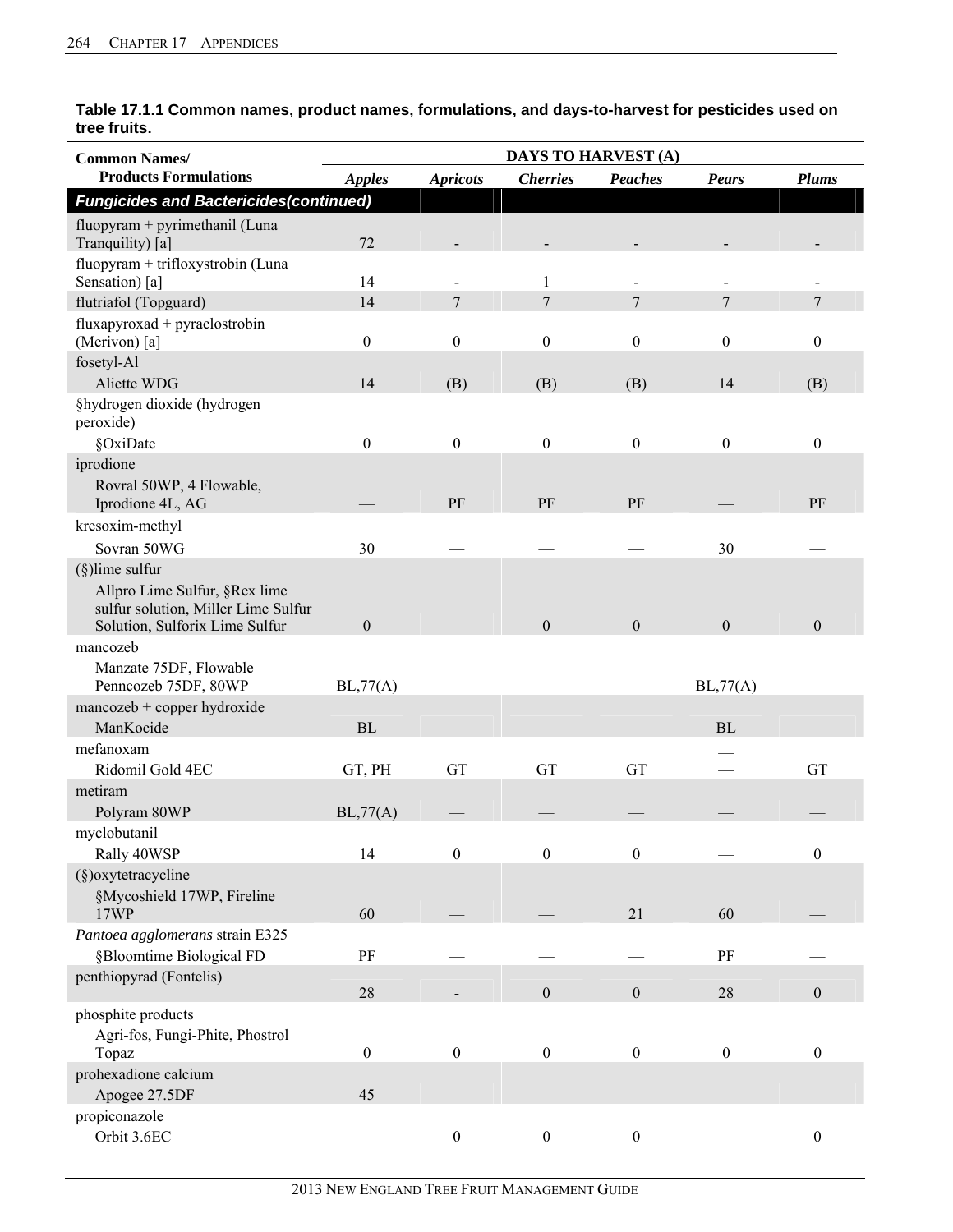| <b>Common Names/</b>                                           | DAYS TO HARVEST (A) |                 |                  |                  |                  |                |
|----------------------------------------------------------------|---------------------|-----------------|------------------|------------------|------------------|----------------|
| <b>Products Formulations</b>                                   | <b>Apples</b>       | <b>Apricots</b> | <b>Cherries</b>  | <b>Peaches</b>   | <b>Pears</b>     | <b>Plums</b>   |
| <b>Fungicides and Bactericides (continued)</b>                 |                     |                 |                  |                  |                  |                |
| pyraclostrobin + boscalid                                      |                     |                 |                  |                  |                  |                |
| Pristine 38WDG                                                 | $\mathbf{0}$        | $\mathbf{0}$    | $\mathbf{0}$     | $\boldsymbol{0}$ | $\boldsymbol{0}$ | $\mathbf{0}$   |
| pyrimethanil                                                   |                     |                 |                  |                  |                  |                |
| Scala                                                          | 72                  | $\overline{2}$  |                  | $\overline{2}$   | 72               | $\overline{2}$ |
| $(\S)$ streptomycin                                            |                     |                 |                  |                  |                  |                |
| §Agri-Mycin 17WP, Firewall<br>17WP, Streptrol 17WP,            |                     |                 |                  |                  |                  |                |
| Agricultural streptomycin 17WP                                 | 50                  |                 |                  |                  | 30               |                |
| $(\S)$ sulfur                                                  |                     |                 |                  |                  |                  |                |
| §Kumulus DF, § Microthiol<br>Disperss, Wettable sulfur Thiolux |                     |                 |                  |                  |                  |                |
| Jet                                                            | PH                  |                 | $\boldsymbol{0}$ | $\overline{0}$   | PH               | $\mathbf{0}$   |
| tebuconazole                                                   |                     |                 |                  |                  |                  |                |
| Elite 45WSP                                                    |                     |                 | $\boldsymbol{0}$ | $\boldsymbol{0}$ |                  |                |
| Tebuzol 45DF                                                   | 75                  | $\mathbf{0}$    | $\mathbf{0}$     | $\boldsymbol{0}$ | 75               | $\theta$       |
| tebuconazole + trifloxystrobin                                 |                     |                 |                  |                  |                  |                |
| Adament 50WG                                                   | 75                  | $\mathbf{1}$    | 1                | 1                | 75               | 1              |
| thiophanate-methyl                                             |                     |                 |                  |                  |                  |                |
| Topsin M WSB, 70WP                                             | (A)                 | $\mathbf{1}$    | 1                | $\mathbf{1}$     | $\mathbf{1}$     | 1              |
| Topsin 4.5L                                                    | (A)                 | 1               | 1                | $\mathbf{1}$     |                  | 1              |
| T-methyl 70W WSB                                               | 1                   |                 |                  | $\mathbf{1}$     | $\mathbf{1}$     | $\mathbf{1}$   |
| thiram                                                         |                     |                 |                  |                  |                  |                |
| Thiram Granuflo                                                |                     |                 |                  | $\overline{7}$   |                  |                |
| triadimefon                                                    |                     |                 |                  |                  |                  |                |
| Triadimefon 50DF, Bayleton                                     | 45                  |                 |                  |                  | 45               |                |
| trifloxystrobin                                                |                     |                 |                  |                  |                  |                |
| Flint                                                          | 14                  |                 |                  |                  | 14               |                |
| Gem 500 SC                                                     |                     | $\mathbf{1}$    | $\mathbf{1}$     | $\mathbf{1}$     |                  | 1              |
| triflumizole                                                   |                     |                 |                  |                  |                  |                |
| *Procure 50WS                                                  | 14                  |                 |                  |                  | 14               |                |
| ziram                                                          |                     |                 |                  |                  |                  |                |
| Ziram 76DF                                                     | 14                  | 30              | 14               | 14               | 14               |                |

#### *Key:*

**BL** Do not apply beyond bloom.

**GT** Do not apply beyond green tip.

**HIG** Do not apply beyond 1/2-in green.

**PB** Prebloom applications only.

**PF** Do not apply beyond petal fall.

**PH** Postharvest applications allowed.

**SS** Do not apply beyond shuck split.

**2C** Do not apply after 2d cover spray.

**(A)** If more than one value is given, depends on rate, method and/or number of applications; check label.

**(B)** Nonbearing trees only.

**(C)** Tart cherries only.

**(D)** Sweet cherries only

— Not registered for use on crop.

Restricted-use pesticide; may be purchased and used only by certified applicators, or used by someone under the supervision of a certified applicator.

§ Potentially acceptable in certified organic pograms

(§) Not all formulations of the active ingredient are acceptable in certified organic programs.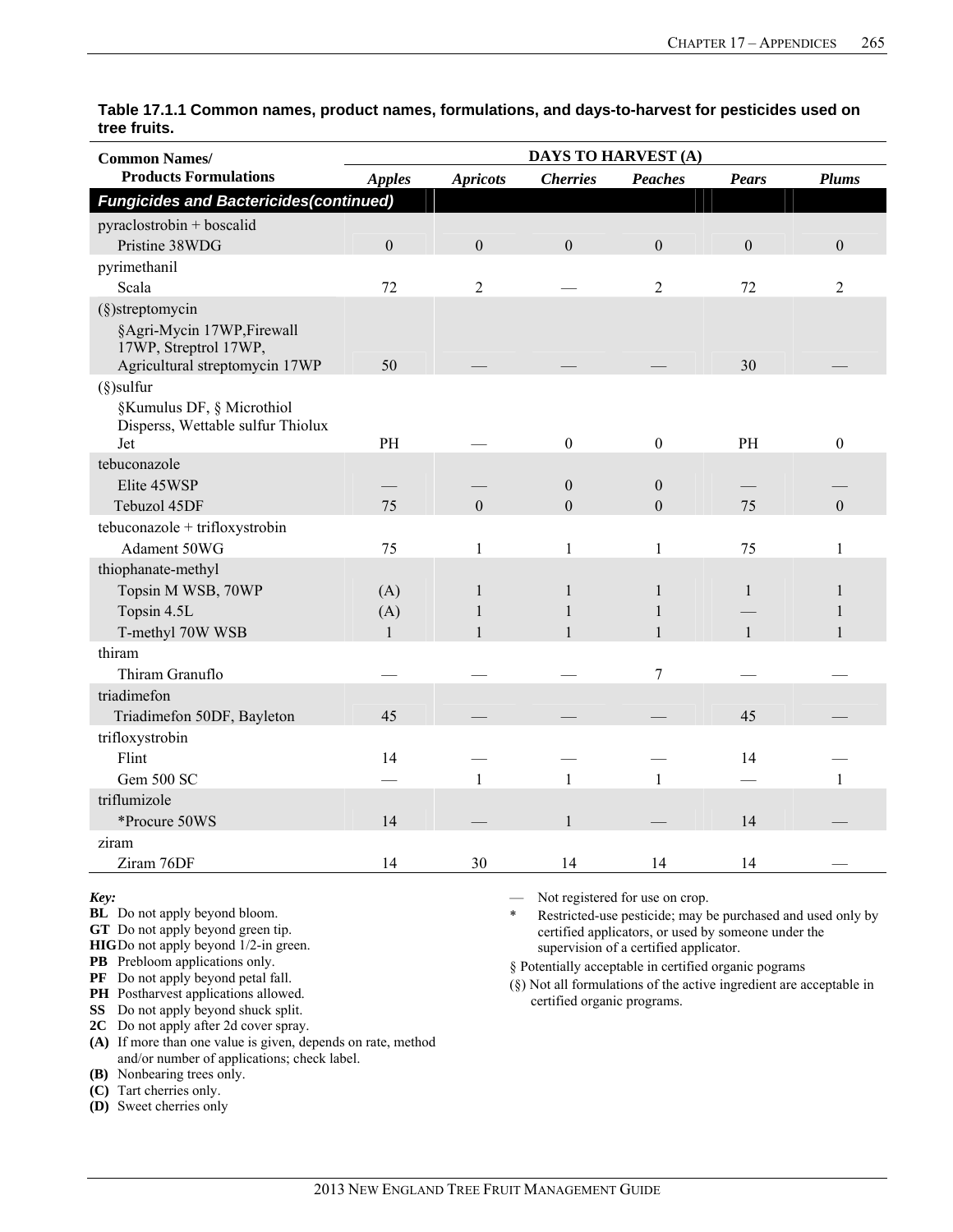| <b>Common Name/</b><br><b>Product Name</b>               | <b>Formulation</b><br>EPA Reg. No. |           | <b>Crop</b>                  | <b>Preharvest</b><br><b>Interval</b> |
|----------------------------------------------------------|------------------------------------|-----------|------------------------------|--------------------------------------|
| Amid-Thin W<br>naphthalene-acetamide                     | 8.4 WP                             | 5481-426  | Apple, pear                  |                                      |
| Apogee<br>prohexadione calcium                           | 27.5% DF                           | 7969-188  | Apple                        | 45 days                              |
| Ethrel<br>ethephon                                       | 2 lb/gal                           | 264-267   | Apple, cherries              | 7 days                               |
| <b>Exilis Plus</b><br>cytokinin                          | 2.0% liquid                        | 62097-9   | Apple                        | 86 days                              |
| Fruitone N<br>naphthalene-acetic acid                    | 3.1%                               | 5481-427  | Apple, pear                  | 2 days                               |
| MaxCel<br>cytokinin                                      | 1.9%                               | 73049-407 | Apple                        | 86 days                              |
| Novagib<br>gibberellin                                   | $1.0\%$ liquid                     | 62097-7   | Apple                        |                                      |
| Perlan<br>cytokinin+gibberellin                          | $1.8\% + 1.8\%$ liquid             | 62097-6   | Apple                        |                                      |
| §ProGibb<br>gibberellic acid                             | 4% liquid                          | 73049-15  | cherries                     | $0$ days                             |
| §ProGibb Plus 2X<br>gibberellic acid                     | 20% SP                             | 73049-16  | Sweet cherry                 | 0 days                               |
| ProVide<br>gibberellin                                   | 2% liquid                          | 73049-3   | Apple                        |                                      |
| §ProVide<br>gibberellin                                  | 10% SG                             | 73049-409 | Apple                        |                                      |
| Promalin<br>cytokinin+gibberellin                        | $1.8\% + 1.8\%$ liquid             | 73049-41  | Apple, pear, sweet<br>cherry |                                      |
| ReTain<br>AVG                                            | 15% SP                             | 73049-45  | Apple, pear                  | 7 days                               |
| RiteSize<br>cytokinin+gibberellin                        | $1.8\% + 0.18\%$ liquid            | 55146-86  | Apple                        |                                      |
| RiteWay<br>cytokinin                                     | 1.9% liquid                        | 71368-60  | Apple                        | 86 days                              |
| Tre-Hold RTU<br>naphthalene-acetic acid                  | 1.15%                              | 5481-452  | Apple, pear,<br>nectarine    |                                      |
| <b>Typy</b><br>cytokinin+gibberellin                     | $1.8\% + 1.8\%$ liquid             | 55146-78  | Apple                        |                                      |
| - Preharvest interval information not provided on label. |                                    |           |                              |                                      |

| Table 17.1.2. Common names, product names, formulations, and days-to-harvest for growth regulators. |  |  |  |
|-----------------------------------------------------------------------------------------------------|--|--|--|
|-----------------------------------------------------------------------------------------------------|--|--|--|

§Potentially acceptable in certified organic programs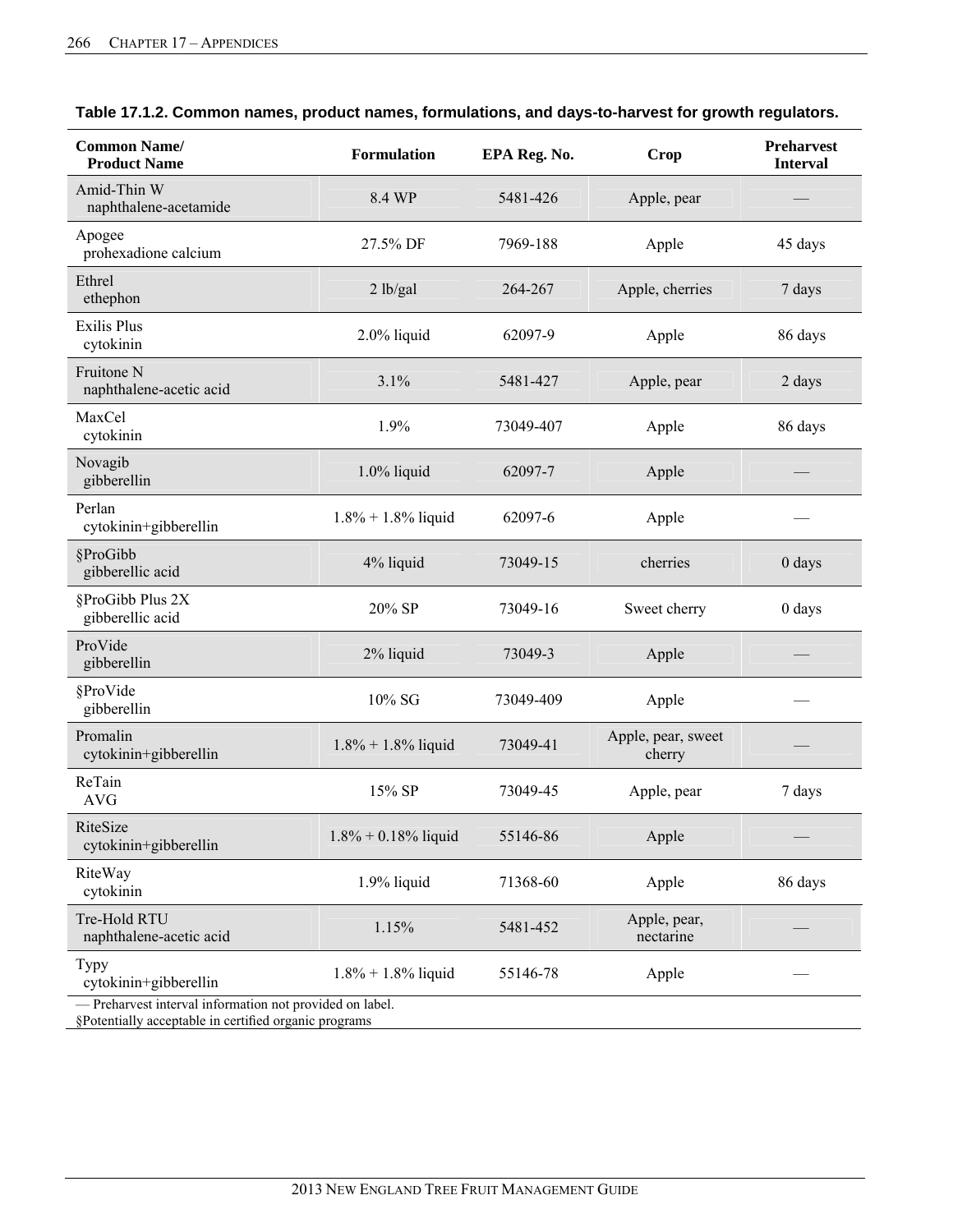## **17.2 EPA numbers and worker protection standard re-entry and personal protective equipment (PPE) guidelines.**

*Worker Notification:* Under most circumstances, worker employers must make sure that workers are notified about areas where pesticide applications are taking place or where restricted-entry intervals are in effect. Some pesticide labels require you to notify workers BOTH orally AND with signs posted at entrances to the treated area. Unless the pesticide labeling requires both types of notification, notify workers EITHER orally OR by the posting of warning signs at entrances to treated areas. You must inform workers which method of notification is being used. For details on notification requirements both for these products and those not represented below, refer to the product label and the Worker Protection Standard, 40 CFR part 170.

| <b>Product</b>        | EPA Reg. No.   | <b>Common Name</b>                | <b>REI</b><br>(hrs) | <b>Applicator</b><br><b>PPE</b> | <b>Early Entry</b><br><b>PPE</b> |
|-----------------------|----------------|-----------------------------------|---------------------|---------------------------------|----------------------------------|
| *Abba 0.1EC           | 66222-139      | abamectin                         | 12                  | dfghij                          | dfghj                            |
| Acramite 50WS         | 400-503        | bifenazate                        | 12                  | ac                              | cfk                              |
| Actara                | 100-938        | thiamethoxam                      | 12                  | acf                             | cfk                              |
| *Admire Pro 4.6SC     | 264-827        | imidacloprid                      | 12                  | acf                             | cfk                              |
| §Agree WG             | 70051-47       | Bt                                | $\overline{4}$      | abcp                            | bck                              |
| *Agri-Mek 0.15EC      | 100-898        | abamectin                         | 12                  | dfghij                          | dfghj                            |
| Altacor 35WDG         | 352-730        | chlorantraniliprole,<br>rynaxypyr | $\overline{4}$      | ac                              | ac                               |
| Apollo 4SC            | 66222-47       | clofentezine                      | 12                  | acf                             | $c$ fk                           |
| *Asana XL 0.66EC      | 352-515        | esfenvalerate                     | 12                  | acfh                            | cfhk                             |
| Assail 30SG           | 8033-36-70506  | acetamiprid                       | 12                  | abcj                            | bck                              |
| Avaunt 30WDG          | 352-597        | indoxacarb                        | 12                  | abc                             | beg                              |
| §Aza-Direct 1.2L      | 71908-1-10163  | azadirachtin                      | $\overline{4}$      | abc                             | bck                              |
| Azatin XL 0.27EC      | 70051-27-59807 | azadirachtin                      | $\overline{4}$      | acfh                            | cfhk                             |
| *Battalion 0.2EC      | 264-1007-66330 | deltamethrin                      | 12                  | dfghij                          | dfghj                            |
| *Battalion 1.5 EC     | 66330-374      | deltamethrin                      | 12                  | dfghij                          | dfghj                            |
| *Baythroid XL 1EC     | 264-840        | beta-cyfluthrin                   | 12                  | acfh                            | cfhk                             |
| Beleaf 50SG           | 71512-10-279   | flonicamid                        | 12                  | abc                             | bck                              |
| Belay                 | 59639-150      | clothianidin                      | 12                  | acf                             | cfk                              |
| <b>Belt SC</b>        | 264-1025       | flubendiamide                     | 12                  | acf                             | cfk                              |
| *Bifenture EC         | 70506-57       | bifenthrin                        | 12                  | acfh                            | $c$ fk                           |
| §Biobit HP            | 73049-54       | Bt                                | $\overline{4}$      | abc                             | bck                              |
| Biobit XL 2.1FC       | 73049-46       | Bt                                | $\overline{4}$      | abc                             | bck                              |
| *Brigade 10WS         | 279-3108       | bifenthrin                        | 12                  | abc                             | bck                              |
| *Brigade 2EC          | 279-3313       | bifenthrin                        | 12                  | acf                             | cfk                              |
| Calypso 4F            | 264-806        | thiacloprid                       | 12                  | acf                             | cfk                              |
| §Carpovirusine 0.99SC | 66330-55       | granulosis virus                  | $\overline{4}$      | acfhlo                          | achf                             |
| Centaur WDG           | 71711-21       | buprofezin                        | 12                  | abc                             | beg                              |
| Checkmate CM-F 14.3S  | 56336-37       | pheromone                         | $\overline{4}$      | abcj                            | bcd                              |
| Checkmate CM-OFM Duel | 56336-49       | pheromone                         | $\boldsymbol{0}$    | b                               |                                  |
| Checkmate OFM-F 24.6S | 56336-24       | pheromone                         | $\boldsymbol{0}$    | abc                             | $\overline{\phantom{m}}$         |
| Clutch 50 WDG         | 59639-152      | clothianidin                      | 12                  | abc                             | bck                              |
| §Cyd-X 0.06SC         | 70051-44       | granulosis virus                  | $\overline{4}$      | ac                              | bck                              |
| *Danitol 2.4EC        | 59639-35       | fenpropathrin                     | 24                  | acfh                            | cfhk                             |
| Delegate 25WG         | 62719-541      | spinetoram                        | $\overline{4}$      | $\rm ac$                        | $\operatorname{cfk}$             |
| §Deliver 18WG         | 70051-69       | Bt                                | $\overline{4}$      | abc                             | bck                              |
| *Delta Gold 1.5 EC    | 264-1011-1381  | deltamethrin                      | 12                  | dfghij                          | dfghj                            |
| §Des-X                | 67702-22-70051 | potassium fatty acids             | 12                  | dfghij                          |                                  |
| *Diazinon 50W         | 66222-10       | diazinon                          | 96                  | abc                             | bcjk                             |
| Dimate 4EC            | 51036-110-9779 | dimethoate                        | $48\,$              | afghjl                          | fghjk                            |

#### **Table 17.2.1 Insecticides and acaricides**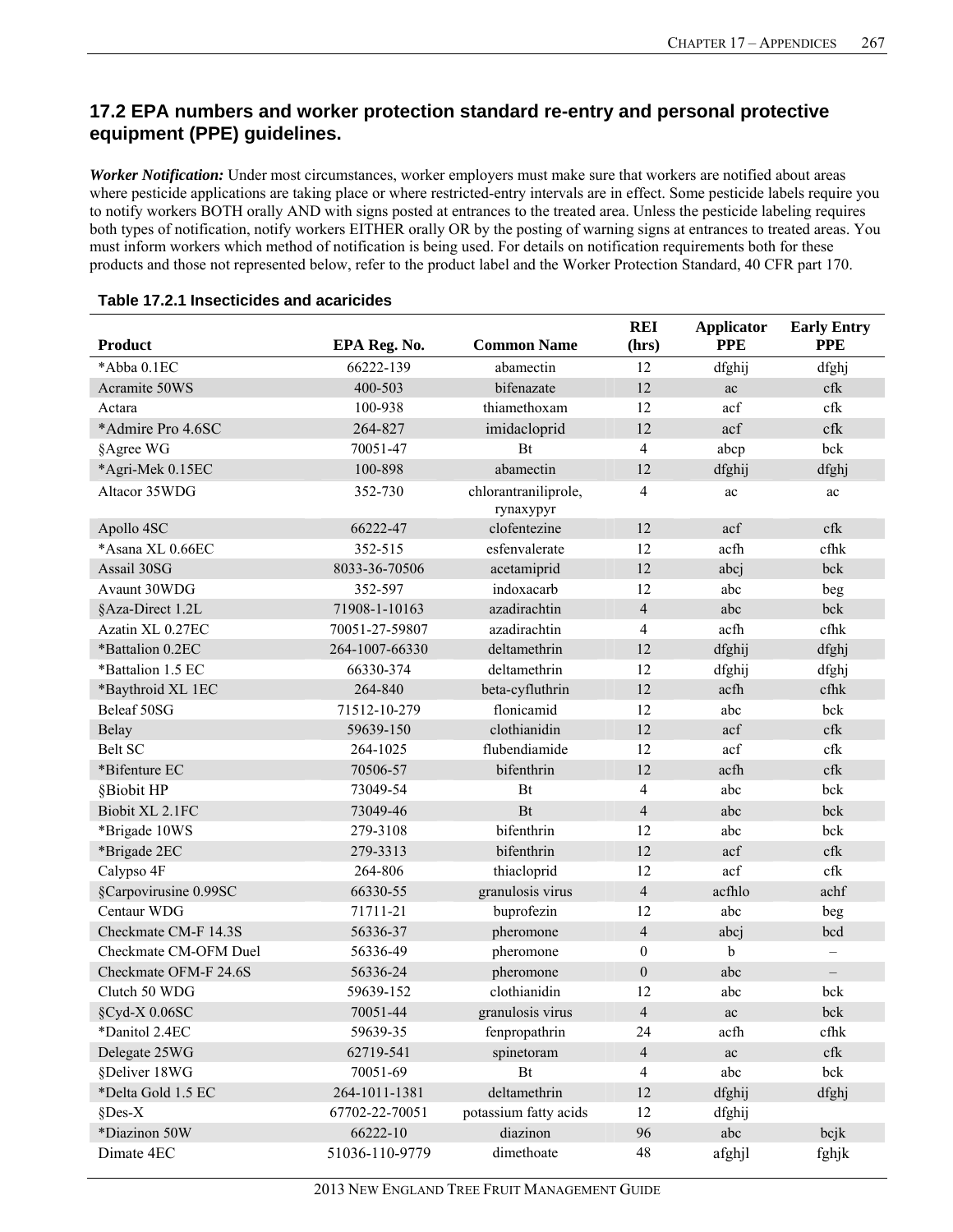#### **Table 17.2.1 Insecticides and acaricides**

| <b>Product</b>        | EPA Reg. No.  | <b>Common Name</b>                  | <b>REI</b><br>(hrs)      | <b>Applicator</b><br><b>PPE</b> | <b>Early Entry</b><br><b>PPE</b> |
|-----------------------|---------------|-------------------------------------|--------------------------|---------------------------------|----------------------------------|
| Dimethoate 4EC        | 19713-231     | dimethoate                          | 48                       | fghjk                           | fghjk                            |
| Dimethoate 400        | 34704-207     | dimethoate                          | 10 days                  | acfil                           | efgj                             |
| §Dipel DF             | 73049-39      | Bt                                  | $\overline{4}$           | abcp                            | bck                              |
| *Endigo ZC            | 100-1276      | lambda-cyhalothrin,<br>thiamethoxam | 24                       | dfgij                           | dfgj                             |
| §Entrust 80WP         | 62719-282     | spinosad                            | $\overline{4}$           | ac                              | bck                              |
| Envidor 2SC           | 264-831       | spirodiclofen                       | 12                       | abc                             | abc                              |
| Esteem 35WP           | 59639-115     | pyriproxyfen                        | 12                       | ac                              | bce                              |
| *Fanfare 2EC          | 66222-99      | bifenthrin                          | 12                       | acfh                            | cfk                              |
| $§$ GF-120            | 62719-498     | spinosad                            | $\overline{\mathcal{A}}$ | ac                              | bck                              |
| *Guthion 50WS         | 66222-162     | azinphos-methyl                     | $14 - 15$<br>days(E)     | efghijm                         | efghj                            |
| Imidan 70W            | 10163-169     | phosmet                             | $3 - 7$<br>days(E)       | abcjl                           | bcjk                             |
| Intrepid 2F           | 62719-442     | methoxyfenozide                     | $\overline{4}$           | abc                             | beg                              |
| §Isomate-C TT         | 53575-25      | pheromone                           | $\mathbf{0}$             | b                               | —-                               |
| §Isomate-CM/OFM TT    | 53575-30      | pheromone                           | $\mathbf{0}$             | $\mathbf b$                     |                                  |
| Isomate PTB Dual      | 53575-43      | pheromone                           | $\boldsymbol{0}$         | $\mathbf b$                     |                                  |
| Isomate-M 100         | 53575-19      | pheromone                           | $\boldsymbol{0}$         | $\mathbf b$                     | $\equiv$                         |
| §Javelin 7.5WDG       | 70051-66      | Bt                                  | 4                        | abcp                            | bck                              |
| <b>JMS</b> Stylet Oil | 65564-1       | paraffinic oil                      | 12                       | acf                             | cfk                              |
| Kanemite 15SC         | 66330-38      | acequinocyl                         | 12                       | acf                             | cfk                              |
| Kelthane 50WSP        | 62719-414     | dicofol                             | 48                       | bcehijl                         | bchk                             |
| §Kumulus 80DF         | 51036-352     | sulfur                              | 24                       | abfh                            | bchk                             |
| *Lambda-Cy 1EC        | 70506-121     | lambda-cyhalothrin                  | 24                       | acfh                            | acf                              |
| *Lannate 90SP         | 352-342       | methomyl                            | $48-96(E)$               | acfhlq                          | cfhk                             |
| *Lannate LV 2.4L      | 352-384       | methomyl                            | $48-96(E)$               | acfhilq                         | cfhk                             |
| *Leverage 2.7SE       | 264-770       | imidacloprid/cyfluthrin             | 12                       | dfghi                           | fghk                             |
| *Leverage 360         | 2645-1104     | imidacloprid/<br>beta-cyfluthrin    | 12                       | acf                             | cfk                              |
| *Lorsban 4EC          | 62719-220     | chlorpyrifos                        | 96                       | dfgijlq                         | dfgj                             |
| Lorsban Advanced      | 62719-591     | chlorpyrifos                        | 96                       | dfgijlq                         | dfgj                             |
| Lorsban 75WG          | 62719-301     | chlorpyrifos                        | 96                       | dfgijlq                         | dfgj                             |
| Malathion 57EC        | 34704-108     | malathion                           | 12                       | acfh                            | cfhk                             |
| Malathion 5EC         | 19713-217     | malathion                           | 12                       | acf                             | cfk                              |
| Movento 240SC         | 264-1050      | spirotetramat                       | 24                       | acfh                            | acfh                             |
| §M-Pede 49L           | 53219-6       | insecticidal soap                   | 12                       | ac                              | bck                              |
| *Mustang Max EC       | 279-3327      | zeta-cypermethrin                   | 12                       | acfh                            | cfk                              |
| §Neemix               | 70051-9       | azadirachtin                        | 12                       | acfh                            | cfhk                             |
| Nexter 75WS           | 7969-106      | pyridaben                           | 12                       | abchjl                          | bchjkl                           |
| §Omni Spray Oil 6E    | 5905-368      | mineral oil                         | 12                       | acf                             | cfk                              |
| Onager 1EC            | 10163-277     | hexythiazox                         | 12                       | abc                             | abc                              |
| *Perm-Up 3.2EC        | 70506-9       | permethrin                          | 12                       | acfh                            | cef                              |
| Portal 0.4EC          | 71711-19      | fenpyroximate                       | 12                       | acfhj                           | dfghij                           |
| *Pounce 25 WP         | 279-3051      | permethrin                          | 12                       | abc                             | bck                              |
| *Proaxis 0.5CS        |               |                                     |                          |                                 |                                  |
|                       | 74921-3-34704 | gamma-cyhalothrin                   | 24                       | acfh                            | cfk                              |
| *Proclaim 5SG         | 100-904       | emamectin benzoate                  | 12 or 48 (E)             | acef                            | cfhk                             |
| Provado 1.6F          | 264-763       | imidacloprid                        | 12                       | acf                             | cfk                              |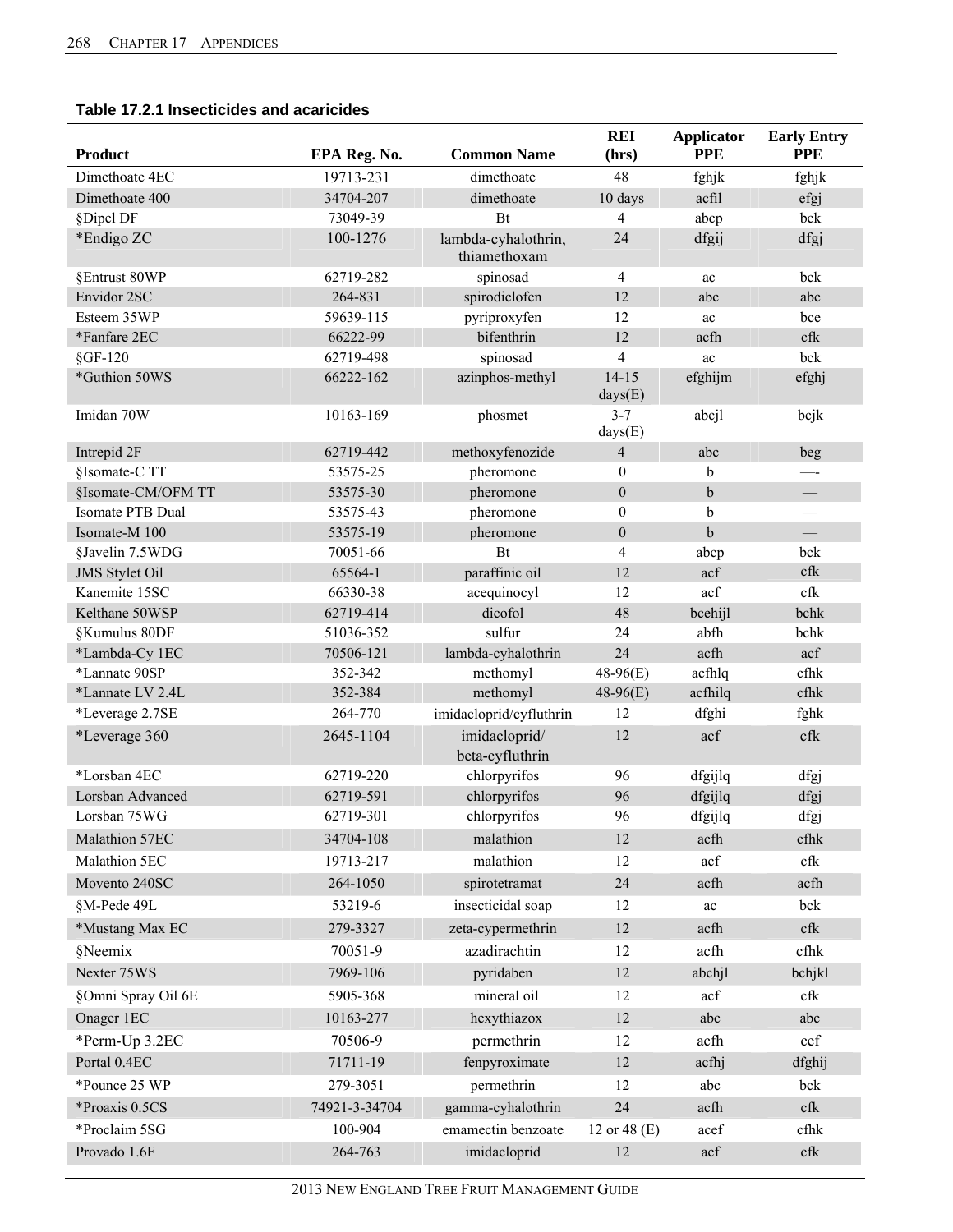| <b>Product</b>      | EPA Reg. No.  | <b>Common Name</b>                         | <b>REI</b><br>(hrs) | <b>Applicator</b><br><b>PPE</b> | <b>Early Entry</b><br><b>PPE</b> |
|---------------------|---------------|--------------------------------------------|---------------------|---------------------------------|----------------------------------|
| Purespray Spray Oil | 69526-5       | petroleum oil                              | $\overline{4}$      | acf                             | cef                              |
| §Purespray Green    | 69526-9       | mineral oil                                | $\overline{4}$      | acf                             | cfk                              |
| §PyGanic 1.4EC      | 1021-1771     | pyrethrins                                 | 12                  | acf                             | cfk                              |
| Pyrenone            | 432-1033      | pyrethrins/PBO                             | 12                  | acf                             | cfk                              |
| Rimon 0.83EC        | 66222-35-400  | novaluron                                  | 12                  | acfh                            | cefh                             |
| Savey 50DF          | 10163-250     | hexythiazox                                | 12                  | abc                             | abc                              |
| Sevin XLR Plus      | 264-333       | carbaryl                                   | 12                  | acfi                            | cfjk                             |
| Sevin 4F            | 264-349       | carbaryl.                                  | 12                  | acfi                            | cfjk                             |
| Sherpa              | 34704-983     | imidacloprid                               | 12                  | acf                             | cfk                              |
| SPLAT Cydia         | 80286-3       | pheromone                                  | $\overline{4}$      | acfh                            | afhk                             |
| SPLAT OFM 30M-1     | 80286-1       | pheromone                                  | 4                   | acfh                            | afhk                             |
| *Supracide 25W      | 10163-244     | methidathion                               | 72                  | abclq                           | bck                              |
| §Surround WP        | 70060-14      | kaolin                                     | $\overline{4}$      | aclo                            | ac                               |
| *Taiga Z 1CS        | 100-1112-1381 | lambda-cyhalothrin                         | 24                  | acfh                            | cfk                              |
| *Temprano 0.15EC    | 67760-71-400  | abamectin                                  | 12                  | acfh                            | dfgh                             |
| *Thionex 3EC        | 66222-63      | endosulfan                                 | 7 days              | acfhijm                         | cfhk                             |
| *Thionex 50W        | 66222-62      | endosulfan                                 | 20 days             | acfhijm                         | cfhk                             |
| Tourismo            | 71711-33      | buprofezin &<br>flubendiamide              | 12                  | abcj                            | cfghj                            |
| §Trilogy            | 70051-2       | neem extract                               | 4                   | acf                             | $c$ fk                           |
| *Vendex 50WP        | 1812-413      | hexakis                                    | 48                  | dfghijq                         | cfhk                             |
| §Virosoft CP4       | 72898-4       | granulosis virus                           | $\overline{4}$      | abch                            | bchk                             |
| Voliam Flexi        | 100-1319      | thiamethoxam/<br>chlorantraniliprole       | 12                  | acf                             | cfk                              |
| *Voliam Xpress EC   | 100-1320      | lambda-cyhalothrin/<br>chlorantraniliprole | 24                  | acf                             | cfk                              |
| *Vydate 2L          | 352-372       | oxamyl                                     | 48                  | dfghijm                         | dfghj                            |
| *Warrior II 2.08CS  | 100-1295      | lambda-cyhalothrin                         | 24                  | acfh                            | cfk                              |
| Zeal 72WS           | 59639-138     | etoxazole                                  | 12                  | acf                             | acf                              |

#### **Table 17.2.1 Insecticides and acaricides**

## **Table 17.2.2 Fungicides and batericides**

| <b>Product</b>                 | EPA Reg. No.  | <b>Common Name</b>                 | <b>REI</b> (hrs) | <b>Applicator</b><br><b>PPE</b> | <b>Early Entry</b><br><b>PPE</b> |
|--------------------------------|---------------|------------------------------------|------------------|---------------------------------|----------------------------------|
| Abound 2.08F                   | 100-1098      | azoxystrobin                       | $\overline{4}$   | acf                             | cfk                              |
| Adament 50WG                   | 264-1052      | trifloxystrobin                    | 12               | acf                             | cfk                              |
| Ag Streptomycin                | 66222-121     | streptomycin                       | 12               | acfo                            | efgo                             |
| §Agri-Mycin 17WP               | 55146-96      | streptomycin                       | 12               | acf                             | efg                              |
| Agri-fos                       | 71962-1       | phosphite                          | $\overline{4}$   | abch                            | bcdh                             |
| Aliette WDG                    | 264-516       | fosetyl-Al                         | 12               | abch                            | bchk                             |
| Allpro Lime Sulfur             | 769-558       | lime sulfur                        | 48               | efghijl                         | efghj                            |
| Apogee 27.5%                   | 7969-188      | prohexadione calcium               | 12               | acf                             | cfk                              |
| Applause 720                   | 50534-188     | chlorothalonil                     | 12               | acfhl                           | $cf$ h $k$                       |
| Bac-Master                     | 55146-80-5481 | streptomycin                       | 12               | abcl                            | fchk                             |
| Bayleton 50DF                  | 264-737-5481  | triadimefon                        | 12               | acfi                            | cfk                              |
| <b>Bloomtime Biological FD</b> | 71975-1       | Pantoea agglomerans<br>strain E325 | 4                | abco                            | bck                              |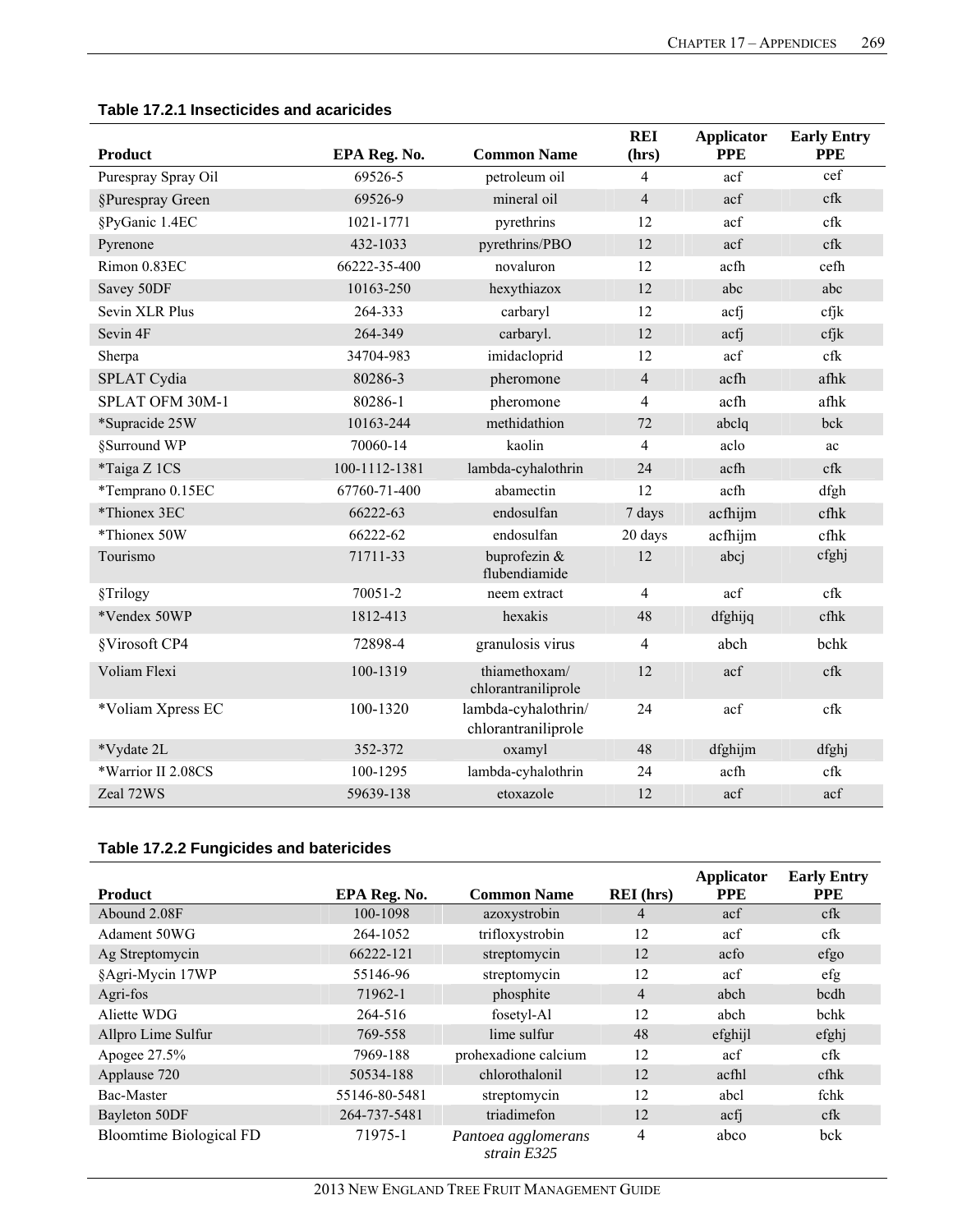## **Table 17.2.2 Fungicides and batericides**

| <b>Product</b>             | EPA Reg. No.   | <b>Common Name</b>                           | <b>REI</b> (hrs) | <b>Applicator</b><br><b>PPE</b> | <b>Early Entry</b><br><b>PPE</b> |
|----------------------------|----------------|----------------------------------------------|------------------|---------------------------------|----------------------------------|
| Botran 75W                 | 10163-189      | dichloronitroaniline                         | 12               | ac                              | bck                              |
| <b>Bravo Weather Stik</b>  | 50534-188-100  | chlorothalonil                               | 12               | acf                             | cfhk                             |
| <b>Bravo Ultrex</b>        | 50534-201-100  | chlorothalonil                               | 12               | dfghijl                         | dfghj                            |
| Cabrio EG                  | 7969-187       | pyraclostrobin                               | 12               | acf                             | cfk                              |
| Captan 50WP                | 66330-234      | captan                                       | 24(E)            | achilo                          | cfhk                             |
| Captan 80WDG               | 66222-58-66330 | captan                                       | 24(E)            | acfhio                          | cfhk                             |
| Captec 4L                  | 66330-239      | captan                                       | 24(E)            | acfih                           | cfhk                             |
| Champ Formula-2 4.6F       | 55146-64       | copper hydroxide                             | 24(E)            | acfh                            | cfhk                             |
| Chloronil 720              | 50534-188-100  | chlorothalonil                               | 12               | acf                             | cfhk                             |
| C-O-C-S WDG                | 34704-326      | copper oxychloride &<br>basic copper sulfate | 24               | acfh                            | cfhk                             |
| Concorde                   | 72167-24-1812  | chlorothalonil                               | 12               | acfh                            | cfhk                             |
| Cuprofix Ultra 40 Disperss | 70506-201      | basic copper sulfate                         | 48               | ac                              | cfk                              |
| Dithane Rainshield DF      | 62719-402      | mancozeb                                     | 24               | acf                             | cfk                              |
| Dithane F-45 Rainshield    | 62719-396      | mancozeb                                     | 24               | cefhi                           | cef                              |
| Dithane M45                | 62719-387      | mancozeb                                     | 24               | cefhi                           | cef                              |
| Echo 720                   | 60063-7        | chlorothalonil                               | 12(E)            | acfhm                           | cfhk                             |
| Echo 90DF                  | 60063-10       | chlorothalonil                               | 12(E)            | acfhm                           | bchk                             |
| Elevate 50WDG              | 66330-35       | fenhexamid                                   | 12               | acf                             | cfk                              |
| Elite 45WP                 | 264-749        | tebuconazole                                 | 12               | acfh                            | acfh                             |
| Equus 500ZN                | 72167-27-66222 | chlorothalonil                               | 12               | acfh                            | cfhk                             |
| Ferbam Granuflo            | 45728-7        | ferbam                                       | 24               | acfhjl                          | cfhjk                            |
| Fireline                   | 80990-1        | oxytetracycline HCl                          | 12               | acfh                            | cfhk                             |
| Firewall 17WP              | 80990-4-82695  | streptomycin                                 | 12               | acfq                            | cfe                              |
| Flint                      | 264-777        | trifloxystrobin                              | 12               | acf                             | cfk                              |
| Fungi-Phite                | 83472-1        | phosphite                                    | $\overline{4}$   | abch                            | bchk                             |
| <b>GEM 500 SC</b>          | 264-826        | trifloxystrobin                              | 12               | acf                             | cfk                              |
| Indar 2F                   | 62719-416      | enbuconazole                                 | 12               | acfj                            | cfk                              |
| Inspire Super MP           | 100-1317       | difenoconazole &<br>cyprodinil               | 12               | acf                             | cfk                              |
| Iprodione 4L AG            | 51036-340      | iprodione                                    | 24               | acefjl                          | cef                              |
| <b>JMS</b> Stylet Oil      | 65564-1        | Paraffinic oil                               | $\overline{4}$   | acf                             | cfk                              |
| Kocide 2000                | 352-656        | copper hydroxide                             | 48               | acfh                            | cfhk                             |
| Kocide 3000                | 352-662        | copper hydroxide                             | 48               | acfh                            | cfhk                             |
| §Kumulus DF                | 51036-352      | sulfur                                       | 24               | acfh                            | cfhk                             |
| *Manzate 75DF              | 1812-414-352   | mancozeb                                     | 24               | cefhi                           | cef                              |
| Manzate Flowable           | 1812-416       | mancozeb                                     | 24               | cefhi                           | bceh                             |
| ManKocide                  | 1812-360       | $mancock + copper$<br>hydroxide              | 24               | cefhi                           | cefh                             |
| Mertect 340-F              | 100-889        | thiabendazole                                | 12               | ac                              | cfk                              |
| §Microthiol Disperss       | 70506-187      | sulfur                                       | 24               | acf                             | cfhk                             |
| Miller Lime Sulfur         | 66196-2-72     | lime sulfur                                  | 48               | efghijl                         | efghj                            |
| §Mycoshield 17WP           | 55146-97       | oxytetracycline HCl                          | 12               | acfh                            | cfhk                             |
| No Scald-DPA-23            | 2792-45        | diphenylamine                                | psthvst          | acf                             |                                  |
| §NuCop 50DF                | 45002-4        | copper hydroxide                             | 24               | acfh                            | cfhk                             |
| §OxiDate                   | 70299-2        | hydrogen dioxide                             | $\mathbf{1}$     | eg                              | bck                              |
| Penbotec 400SC             | 43813-32-64864 | pyrimethanil                                 | psthvst          | acf                             |                                  |
| Penncozeb 75DF             | 70506-185      | mancozeb                                     | 24               | cefhi                           | cef                              |
| Penncozeb 4FL              | 70506-194      | mancozeb                                     | 24               | cefhi                           | cef                              |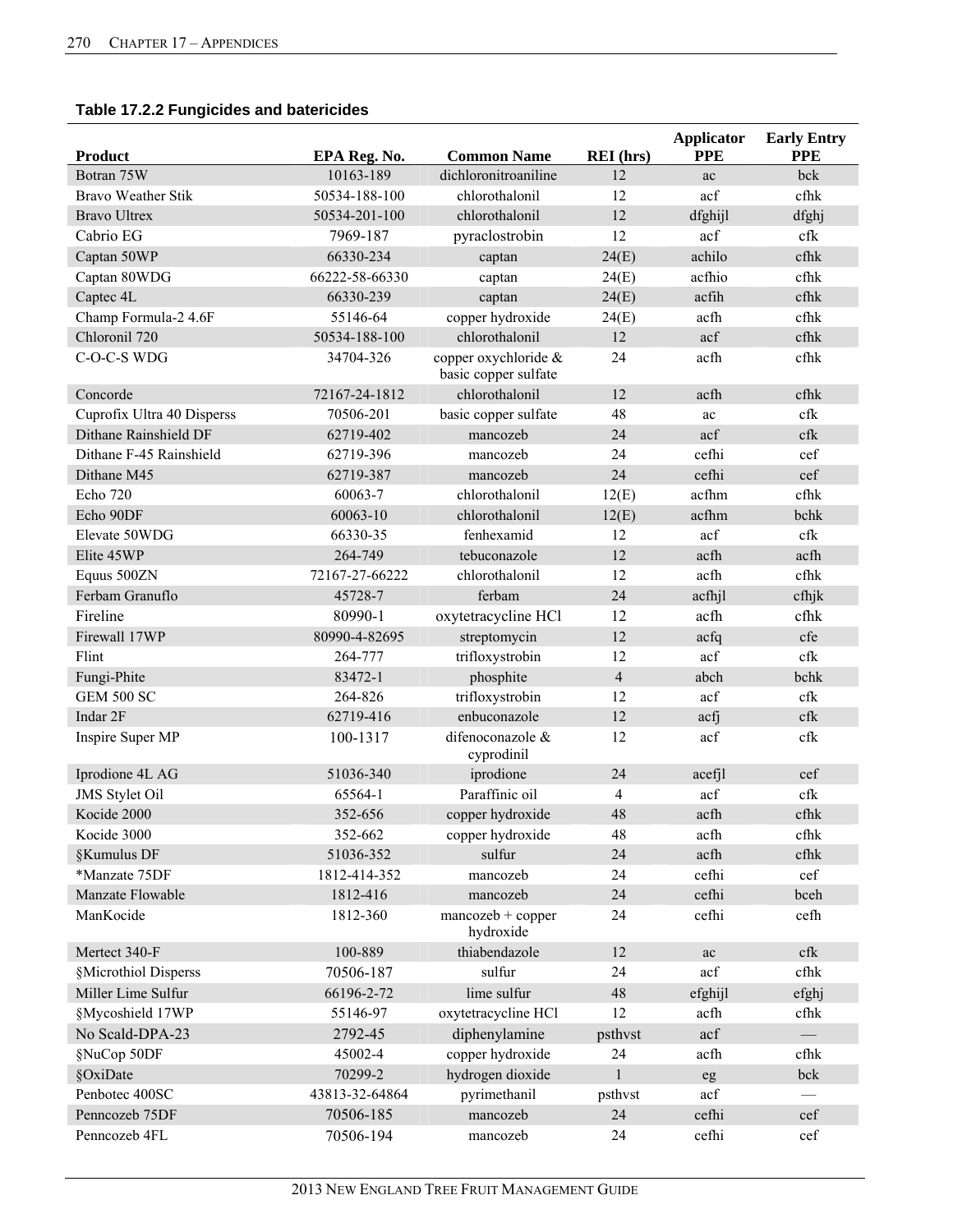| <b>Product</b>            | EPA Reg. No.   | <b>Common Name</b>       | <b>REI</b> (hrs) | <b>Applicator</b><br><b>PPE</b> | <b>Early Entry</b><br><b>PPE</b> |
|---------------------------|----------------|--------------------------|------------------|---------------------------------|----------------------------------|
| Phostrol                  | 55146-83       | phosphite                | $\overline{4}$   | acfh                            | cfhk                             |
| Polyram 80DF              | 7969-105-34704 | metiram                  | 24               | cefhi                           | cef                              |
| Pristine 38WDG            | 7969-199       | pyraclostrobin/boscalid  | 12               | acf                             | cfk                              |
| *Procure 50WS             | 400-431        | triflumazole             | 12               | acf                             | cfk                              |
| Quash                     | 59639-147      | metconazole              | 12               | acf                             | cfk                              |
| Quintec                   | 62719-375      | quinoxyfen               | 12               | acf                             | cfk                              |
| Rally 40WSP               | 62719-410      | myclobutanil             | 24               | acfh                            | cfhk                             |
| §Rex Lime Sulfur Solution | 71096-6        | lime sulfur              | 48               | efghijl                         | efghj                            |
| Ridomil Gold EC           | 100-801        | mefanoxam                | 48               | acf                             | $c$ fk                           |
| Rovral 50WP               | 264-453        | iprodione                | 24               | efgijl                          | cfk                              |
| Rovral 4 Flowable         | 264-482        | iprodione                | 24               | acf                             | cfk                              |
| Rubigan EC                | 10163-273      | fenarimol                | 12               | dfghij                          | dfghj                            |
| Scala                     | 264-788        | pyrimethanil             | 12               | acf                             | ack                              |
| Scholar                   | 100-969        | fludioxonil              | psthvst          | acf                             |                                  |
| Scholar SC                | 100-1242       | fludioxonil              | psthvst          | acf                             |                                  |
| §Serenade ASO             | 69592-12       | <b>Bacillus</b> subtilis | $\overline{4}$   | abco                            | abc                              |
| Sovran 50WDG              | 7969-154       | kresoxim-methyl          | 12               | acf                             | cfk                              |
| Streptrol                 | 55146-80       | streptomycin             | $\overline{4}$   | acfl                            | cef                              |
| Sulforix Lime Sulfur      | 66196-3-72     | lime sulfur              | 48               | efghijl                         | efghj                            |
| Syllit FL                 | 55260-6        | dodine                   | 48               | acfhij                          | efghj                            |
| T-methyl 70W WSB          | 66330-301      | thiophanate-methyl       | 48(E)            | acf                             | efgj                             |
| Tebuzol 45DF              | 70506-113      | tebuconazole             | (E)              | acfh                            | acfh                             |
| Thiolux Jet               | 100-1138       | sulfur                   | 24               | acfh                            | efg                              |
| Thiophanate Methyl 85WDG  | 72167-10-66222 | thiophanate-methyl       | 12(E)            | acf                             | cfk                              |
| Thiram Granuflo           | 45728-21       | thiram                   | 24               | acfi                            | cfk                              |
| Tilt                      | 100-617        | propiconazole            | 12               | acfh                            | cfhk                             |
| Topsin M 70WP             | 73545-11-70506 | thiophanate-methyl       | 48               | acefgi                          | efgi                             |
| Topsin M WSB              | 73545-16-70506 | thiophanate-methyl       | 48               | acefgi                          | efgj                             |
| Topsin M 4.5FL            | 73545-13-70506 | thiophanate-methyl       | 48               | acefgi                          | efgj                             |
| Triadimefon 50DF          | 264-737-45728  | triadimefon              | 12               | acfjo                           | cfjk                             |
| §Trilogy                  | 70051-2        | neem extract             | $\overline{4}$   | acf                             | cfk                              |
| Vangard WG                | 100-828        | cyprodinil               | 12               | acf                             | cfk                              |
| Vintage SC                | 10163-275      | fenarimol                | 24               | dfghij                          | dfghj                            |
| Wettable sulfur           | 5905-289       | sulfur                   | 24               | acf                             | cfk                              |
| Ziram 76DF                | 4581-140-82695 | ziram                    | 48               | abchl                           | bchk                             |

## **Table 17.2.2 Fungicides and batericides**

## **Table 17.2.3 Growth Regulators**

| <b>Product</b>  | EPA Reg. No.  | <b>Common Name</b> | <b>REI</b> (hrs) | Applicator<br><b>PPE</b> | <b>Early</b><br><b>Entry PPE</b> |
|-----------------|---------------|--------------------|------------------|--------------------------|----------------------------------|
| Amid-Thin W     | 5481-426      | <b>NAD</b>         | 48               | abc                      | bck                              |
| Apogee          | 7969-188      | prohexadione Ca    | 12               | afc                      | cfk                              |
| Ethrel          | 264-267       | ethephon           | 48               | acfh                     | efghj                            |
| Exilis Plus     | 62097-9-82917 | <b>BA</b>          | 12               | acfhi                    | abch                             |
| Fruitone N      | 5481-427      | <b>NAA</b>         | 48               | acf                      | bck                              |
| Maxcel          | 73049-407     | <b>BA</b>          | 12               | acf                      | cfk                              |
| Novagib         | 62097-7-82917 | $GA_{4+7}$         | 4                | acfhij                   | abch                             |
| Perlan          | 62097-6-82917 | $GA_{4+7} + BA$    | $\overline{4}$   | acfhi                    | abch                             |
| $$Pro-Gibb 4\%$ | 73049-15      | GA <sub>3</sub>    | 12               | acfh                     | cfhk                             |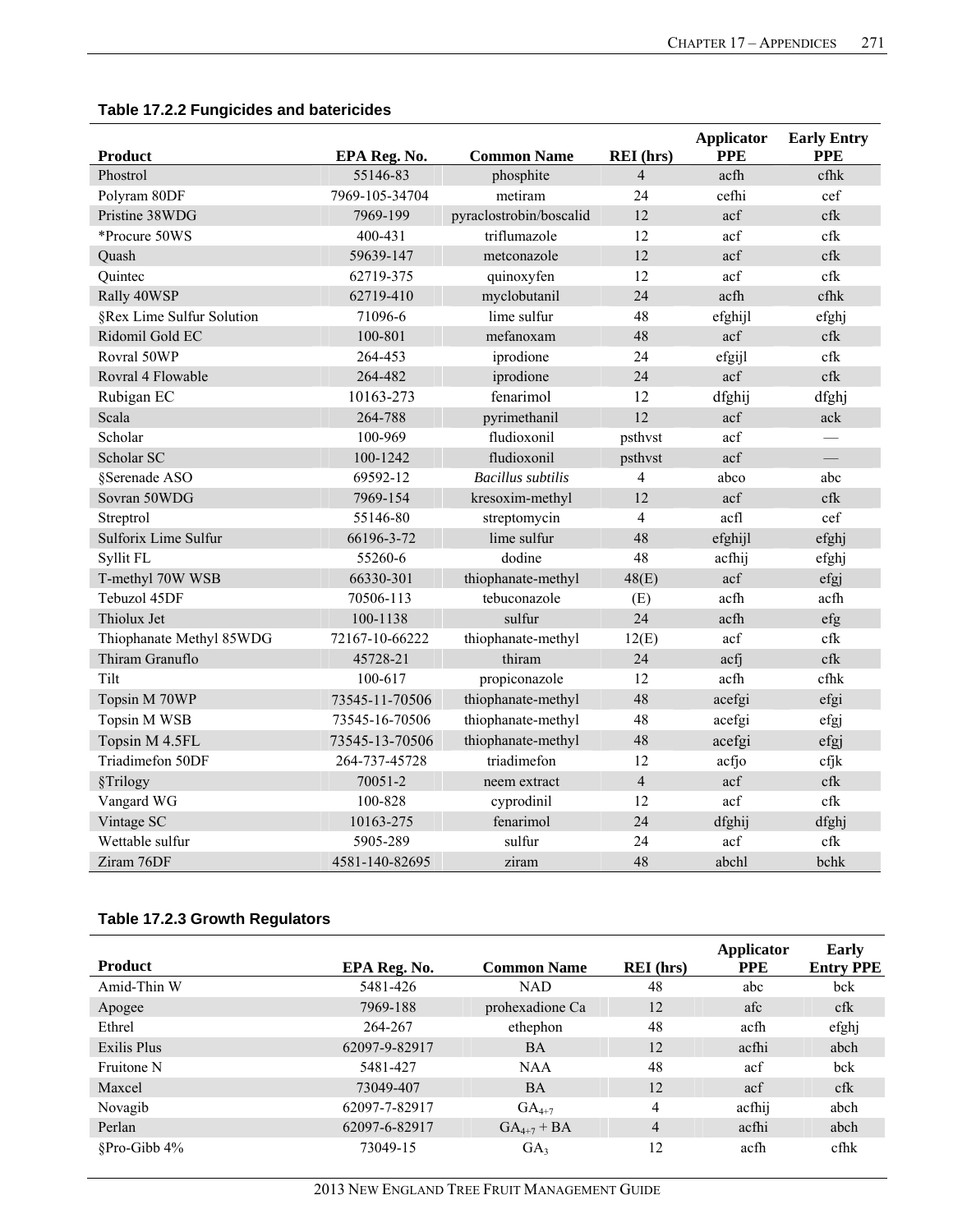#### **Table 17.2.3 Growth Regulators**

| <b>Product</b>    | EPA Reg. No. | <b>Common Name</b>       | <b>REI</b> (hrs) | Applicator<br><b>PPE</b> | <b>Early</b><br><b>Entry PPE</b> |
|-------------------|--------------|--------------------------|------------------|--------------------------|----------------------------------|
| §Pro-Gibb Plus 2X | 73049-16     | GA <sub>3</sub>          | 4                | abc                      | bck                              |
| Pro-Vide PGR      | 73049-3      | $GA_{4+7}$               | 12               | acfh                     | cfhk                             |
| §Pro-Vide 10 SG   | 73049-409    | $GA_{4+7}$               | 12               | acfh                     | $cf$ h $k$                       |
| Promalin          | 73049-41     | $GA_{4+7} + BA$          | 4                | abch                     | bck                              |
| ReTain            | 73049-45     | AVG                      | 12               | abc                      | bck                              |
| RiteSize          | 55146-86     | $BA + GA$ <sub>4+7</sub> | 12               | ach                      | bchk                             |
| RiteWay           | 71368-60     | <b>BA</b>                | 12               | acfh                     | $cf$ h $k$                       |
| Tre-Hold RTU      | 5481-452     | <b>NAA</b>               | 12               | acfh                     | cfhk                             |
| <b>Typrus</b>     | 55146-85     | $GA_{4+7}$               | 24               | acfh                     | cdfh                             |
| <b>Typy</b>       | 55146-78     | $BA + GA_{4+7}$          | 24               | dfghim                   | abch                             |

#### **Key:**

- a ............. Long-sleeved shirt & long pants
- b............. Waterproof gloves
- c ............. Shoes plus socks
- d ............. Coveralls over short-sleeved shirt & short pants
- e ............. Coveralls over long-sleeved shirt & long pants
- f ............. Chemical-resistant gloves; refer to label for specifics
- g............. Chemical-resistant footwear & socks
- h............. Protective eyewear
- i ............. Chemical-resistant apron when cleaning equipment, mixing or loading
- j ............. Chemical-resistant headgear for overhead exposure k ............. Coveralls
- l ............. Dust/mist filtering respirator (MSHA/NIOSH approval no. prefix TC-21C)
- m ........... Respirator with either an organic vapor-removing cartridge with a pre-filter approved for pesticides (MSHA/NIOSH approval no. prefix TC-23C) or a canister for pesticides (MSHA/NIOSH approval no. prefix TC-14G)

## **17.3 Spray Mixture Compatibility Notes**

Read the label for specific crops or situations. Compatibilities may be changed by certain adjuvants, different formulations, combinations of more than two materials, and environmental factors such as temperature and humidity.

- Unless otherwise noted on the label, use soon after mixing, preferably in systems with continuous agitation.
- Physical compatibility: Although there may be no chemical incompatibility between the active ingredients of 2 given pesticides, some formulations of these products may not be physically compatible. This is particularly true when mixing at high concentrations and when mixing wettable powders with emulsifiable concentrates. It is recommended that a small batch of a proposed mixture be prepared before making tank combinations, to check for unacceptable physical reactions.
- n ............. Face shield for mixing and loading
- o ............. Dust/mist filtering respirator (NIOSH approved) with any N, R, P or HE filter
- p ............. Dust/mist filtering respirator meeting NIOSH standards of at least N-95, R-95, and P-95
- q ............. NIOSH approved respirator with any R, P, or HE filter

PPE ........ Personal protective equipment

- REI.........Re-entry interval
- (E) .......... Refer to label for details of restricted entry interval
- psthvst .... Post-harvest use only
- § ............. Potentially acceptable in certified organic programs
- \* ............. Restricted-use pesticide; may be purchased and used only by certified applicators, or used by someone under the supervision of a certified applicator.

## 17.3.1 Suggested Mixing Sequence

Always mix different spray materials in the following order, starting with:

- water soluble bags (WS)
- water dispersible granules and dry flowables (WDG, DF)
- wettable powders (WP)
- liquid flowables (L, F, FC)
- sprayable concentrates (S, SC, LC)
- emulsifiable concentrates (EC)
- surfactants, oils, and adjuvants Do not add oils, surfactants, or emulsifiable concentrates prior to dry formulations, or lumping may occur.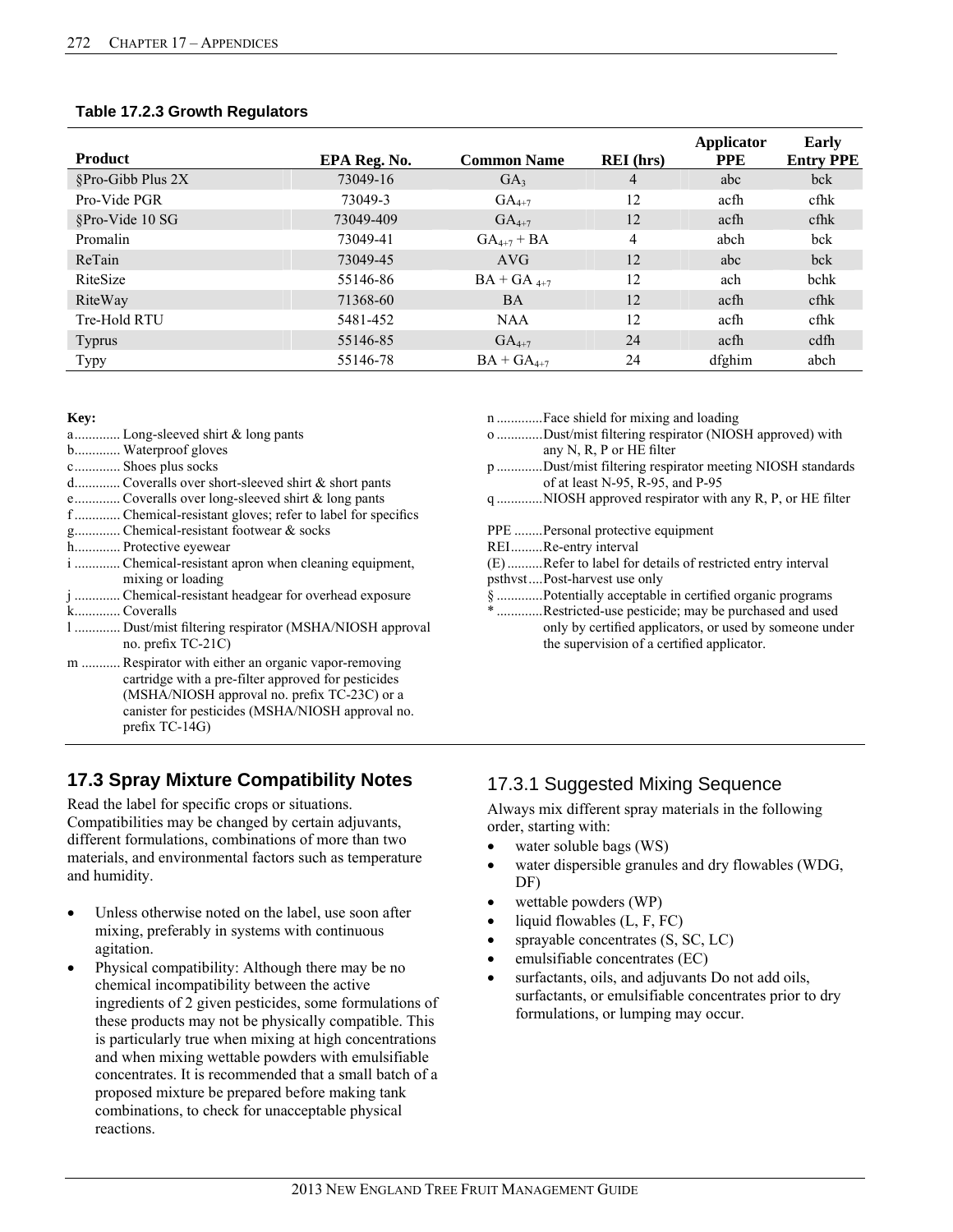## **17.4. Tree Fruit Reference Materials.**

#### Univ. Massachusetts Fact Sheets Online at: **http://www.umass.edu/fruitadvisor/factsheets/factsheets.html**

|                                                          | Univ. Massachusetts Fact Sheets                                 | Online at: http://www.umass.edu/fruitadvisor/factsheets/factsheets.html |  |  |
|----------------------------------------------------------|-----------------------------------------------------------------|-------------------------------------------------------------------------|--|--|
| $F-101R$                                                 | Controlling Growth of Apple Trees                               |                                                                         |  |  |
| $F-114R$                                                 | Limb Positioning                                                |                                                                         |  |  |
| $F-116R$                                                 | Maintaining a Balance Between the Top and Bottom of Apple Trees |                                                                         |  |  |
| F-118R                                                   | Thinning Apples Chemically                                      |                                                                         |  |  |
| $F-119R$                                                 | Foliar Calcium Sprays for Apples                                |                                                                         |  |  |
| $F-124$                                                  | Nutrient Recommendations for Apples                             |                                                                         |  |  |
| $F-126$                                                  | Prebloom Nutrient Application for Apple Trees                   |                                                                         |  |  |
| $F-127R$                                                 | Apogee – A New Growth Retardant for Apples                      |                                                                         |  |  |
| $F-128$                                                  | Expansion of the Apple Harvest Season                           |                                                                         |  |  |
| $F-129A$                                                 | Late-season "Rescue" Thinning with Ethephon                     |                                                                         |  |  |
| $F-130$                                                  | Apple Tree Pruning and Training (English & Spanish)             |                                                                         |  |  |
| $F-131$                                                  | Enhancing Return Bloom on Apple with Plant Growth Regulators    |                                                                         |  |  |
| $F-133$                                                  | An Annual Fireblight Management Program                         |                                                                         |  |  |
|                                                          | Predicting Delicious Storage Scald                              |                                                                         |  |  |
| $F-200$                                                  | Peach Leaf Curl                                                 |                                                                         |  |  |
|                                                          | Block-specific Spray Calibration Worksheet                      |                                                                         |  |  |
|                                                          | Dogwood Borer in Dwarf Apples                                   |                                                                         |  |  |
|                                                          | Univ. Maine Publications                                        |                                                                         |  |  |
|                                                          | Orchard Fruit Pest Management - applicator                      | http://pmo.umext.maine.edu/apple/OrchardFruitPAT.pdf                    |  |  |
|                                                          | training manual                                                 |                                                                         |  |  |
|                                                          | Planting and Early Care of Fruit Trees                          | http://www.umext.maine.edu/onlinepubs/htmpubs/2411.htm                  |  |  |
|                                                          | Renovating Old Apple Trees                                      | http://www.umext.maine.edu/onlinepubs/htmpubs/2409.htm                  |  |  |
|                                                          | Univ. Vermont Fact Sheets                                       | Online at: orchard.uvm.edu/                                             |  |  |
|                                                          | IPM 'Quick' Summary for Monitoring Apple Arthropod Pests        |                                                                         |  |  |
| IPM Checklist for Vermont                                |                                                                 |                                                                         |  |  |
| Key Arthropods and Diseases Affecting Apples: A Synopsis |                                                                 |                                                                         |  |  |
| Apple Orchard Information for Beginners                  |                                                                 |                                                                         |  |  |
|                                                          | Nowelattore & Poriodicale                                       |                                                                         |  |  |

#### Newsletters & Periodicals

| Healthy Fruit Newsletter (UMass)      | http://www.umass.edu/fruitadvisor/healthy_fruit/            |
|---------------------------------------|-------------------------------------------------------------|
| Fruit Notes (UMass)                   | http://www.umass.edu/fruitadvisor/fruitnotes/FruitNotes.htm |
| Apple Pest Report Newsletter (UMaine) | http://pmo.umext.maine.edu/apple/AppPestReport.html         |
| Apple IPM News (UVM)                  | http://orchard.uvm.edu/uvmapple/pest/                       |

### **Websites**

- NEWA, current weather and pest forecast information, **http://newa.cornell.edu/**
- Pesticide labels and MSDS sheets for most registered pesticides: **http://www.cdms.net/manuf/manuf.asp** [NOTE: The labels at this site may or may not contain state-specific restrictions.]
- PRONewEngland: **http://pronewengland.org/** Links to university, government, private sector pest management contacts, state pesticide registrations, fact sheets, and other onine pest management information for the six New England states.
- Rhode Island Apple IPM: **http://www.uri.edu/research/ipm**
- Rhode Island Fruit Growers website: **http://www.rifruitgrowers.org**
- Rhode Island product registration: **http://state.ceris.purdue.edu/htm/ri.htm**
- UMaine Apple IPM: **http://pmo.umext.maine.edu/apple/** Links to fact sheets, apple pest report newsletter, and updated weather-driven pest phenology models of use to commercial and hobbyist apple growers in Maine.
- Maine State Pomological Society **http://www.maineapples.org/** Apple lore, orchard locations in Maine.
- UMass Fruit Advisor: **http://www.umass.edu/fruitadvisor/** Provides resources for commercial tree- and small-fruit growers, including access to archives of *Healthy Fruit*, *Berry Notes*, and *Fruit Notes*, various fact sheets, videos, and other useful information for fruit growers.
- UConn IPM: **http://www.ipm.uconn.edu** Provides timely information on fruit pests and other fruit topics including meeting announcements and the online version of Crop Talk, a newsletter for commercial fruit and vegetable growers.
- Univ. Vermont's OrganicA: **http://www.uvm.edu/organica/** A resource for organic apple production in New England.
- Univ. Vermont's Apple Program: **http://orchard.uvm.edu/** A website for commercial apple growers in Vermont.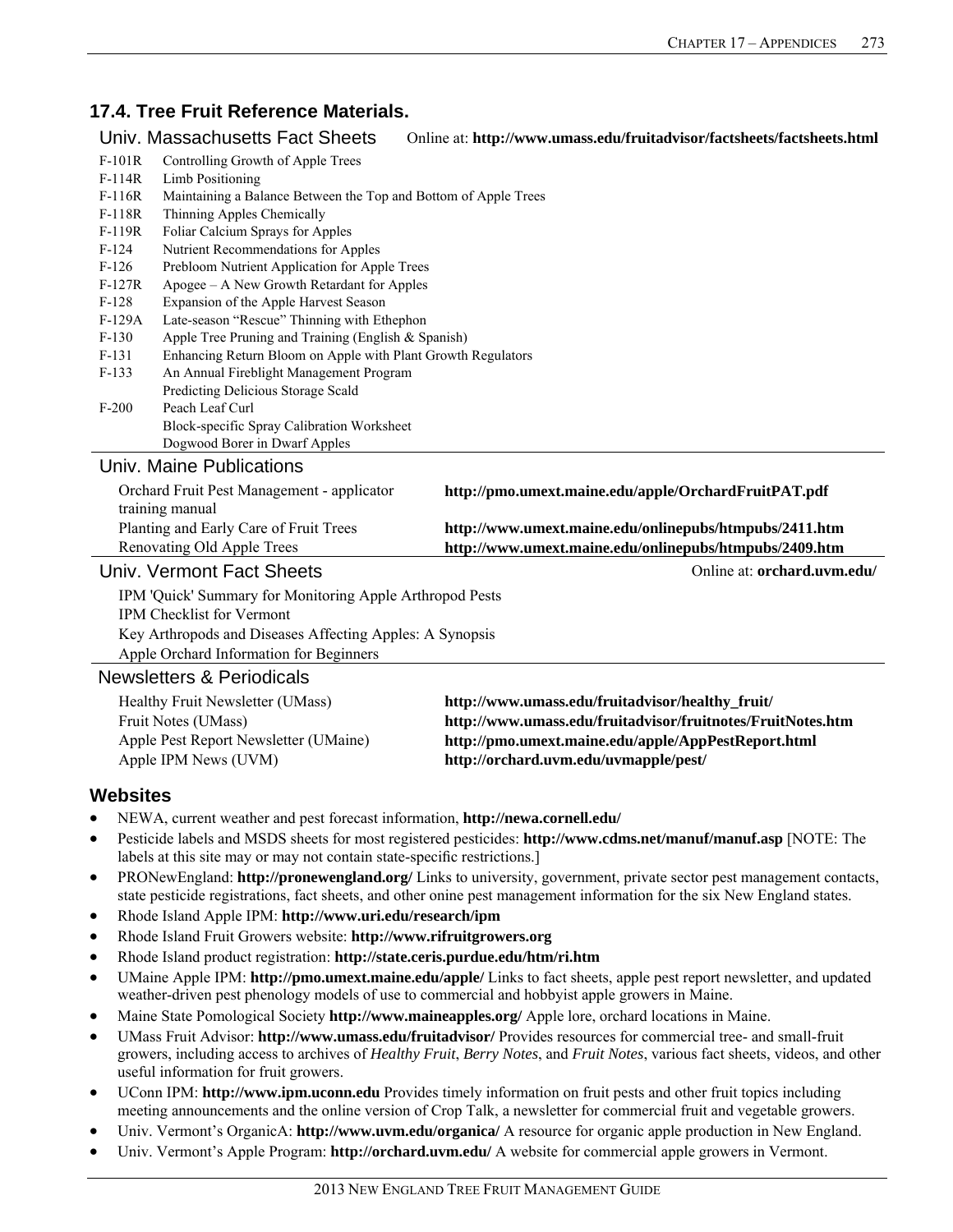Cornell Tree Fruit IPM Fact Sheets **Online at:** www.nysipm.cornell.edu/factsheets/treefruit/

A series of fact sheets developed for insect and disease pests of tree-fruit crops. These outline the biology, monitoring, and management of various pests and include color photographs to aid in identification.

| <b>Insect IPM Fact Sheets</b> |                                                  |                               |  | Disease IPM Fact Sheets                   |
|-------------------------------|--------------------------------------------------|-------------------------------|--|-------------------------------------------|
| 102GFSTF-I1                   | Pear Psylla. 1978.                               | 102GFSTF-D3                   |  | Fire Blight. 1994.                        |
| 102GFSTF-I2                   | Codling Moth. 1996.                              | 102GFSTF-D4                   |  | Powdery Mildew of Apple. 2004.            |
| 102GFSTF-I3                   | Plum Curculio. 1980.                             | 102GFSTF-D5                   |  | Cedar Apple Rust. 1981.                   |
| 102GFSTF-I4                   | Green Fruitworm, 1980.                           | 102GFSTF-D6                   |  | Black Knot of Plum. 1992.                 |
| 102GFSTF-I5                   | Obliquebanded Leafroller. 1980.                  | 102GFSTF-D7                   |  | Phytophthora Root and Crown Rots. 1992.   |
| 102GFSTF-I6                   | Peachtree Borer, 1980.                           | 102GFSTF-D8                   |  | Cherry Leaf Spot. 1993.                   |
| 102GFSTF-I8                   | Apple Maggot. 1991.                              | 102GFSTF-D9                   |  | Apple Scab. 1993.                         |
| 102GFSTF-I9                   | Spotted Tentiform Leafminer. 1980.               | 102GFSTF-D10                  |  | Brown Rot of Stone Fruits, 1993.          |
| 102GFSTF-I10                  | European Red Mite. 1980.                         | 102GFSTF-D11                  |  | Sooty Blotch and Flyspeck. 1994.          |
| 102GFSTF-I11                  | Rosy Apple Aphid. 1980.                          | 102GFSTF-D12                  |  | Perennial Canker, 1995.                   |
| 102GFSTF-I12                  | San Jose Scale, 1980.                            |                               |  |                                           |
| 102GFSTF-I13                  | White Apple Leafhopper. 1980.                    | <b>Mammal IPM Fact Sheets</b> |  |                                           |
| 102GFSTF-I14                  | Dogwood Borer. 1985.                             | 102GFSTF-M1                   |  | Meadow Vole and Pine Vole, 1988.          |
| 102GFSTF-I15                  | Cherry Fruit Fly & Black Cherry Fruit Fly. 1988. |                               |  |                                           |
| 102GFSTF-I16                  | Woolly Apple Aphid. 1988.                        |                               |  | <b>Cornell Extension Bulletins</b>        |
| 102GFSTF-I17                  | Oriental Fruit Moth, 1988.                       |                               |  |                                           |
| 102GFSTF-I18                  | Beneficial Insects, 1989.                        | IB 219                        |  | Orchard Nutrition Management. 1991.       |
| 102GFSTF-I19                  | Redbanded Leafroller, 1989.                      |                               |  | hdl.handle.net/1813/3305                  |
| 102GFSTF-I20                  | European Apple Sawfly. 1991.                     | IB 221                        |  | Predicting Harvest Date for Apples. 1992. |
| 102GFSTF-I21                  | Tarnished Plant Bug. 1991.                       |                               |  | hdl.handle.net/1813/3299                  |
| 102GFSTF-I22                  | Comstock Mealybug. 1991.                         | <b>IPM207</b>                 |  | Apple IPM. 1999.                          |
| 102GFSTF-I23                  | Predatory Mites. 1995.                           |                               |  | nysipm.cornell.edu/publications/apple_man |
| 102GFSTF-I24                  | American Plum Borer, 1997.                       |                               |  |                                           |
| 102GFSTF-I25                  | Phytophagous Mirid Bugs. 1998.                   |                               |  |                                           |
| 102GFSTF-I26                  | Apple-Boring Beetles. 1999.                      |                               |  |                                           |

Cornell's Scaffolds Newsletter **Online at:** http://www.nysaes.cornell.edu/ent/scaffolds/

|                | <b>Cornell Food and Life Sciences Bulletins</b>                                                           | Online at: http://www.nysaes.cornell.edu/pubs/fls/                                       |
|----------------|-----------------------------------------------------------------------------------------------------------|------------------------------------------------------------------------------------------|
| <b>FLS 50</b>  | Green Fruitworms, 1974.                                                                                   |                                                                                          |
| <b>FLS 58</b>  | Growth Stages in Fruit Trees - From Dormant to Fruit Set. 1976.                                           |                                                                                          |
| <b>FLS 92</b>  | Biology and Control of Cytospora Fungi in Peach Plantings. 1982.                                          |                                                                                          |
| <b>FLS 95</b>  | Blister Spot of Apple. 1982.                                                                              |                                                                                          |
| <b>FLS 108</b> | Diagnostic Keys for Diseases of Apple, Peach and Cherry. 1984.                                            |                                                                                          |
| <b>FLS 116</b> | Chemical Thinning of Apples. 1986.                                                                        |                                                                                          |
| <b>FLS 117</b> | Peach and Nectarine Varieties in New York State, 1986.                                                    |                                                                                          |
| <b>FLS 118</b> | Preventing Decomposition of Agricultural Chemicals by Alkaline Hydrolysis in the Spray Tank. 1986.        |                                                                                          |
| <b>FLS</b> 123 | Basing European Red Mite Control Decisions on a Census of Mites Can Save Control Costs. 1988.             |                                                                                          |
| <b>FLS</b> 124 | Insects Associated with Apple in the Mid-Atlantic States. 1988.                                           |                                                                                          |
| <b>FLS</b> 127 | Sweet and Tart Cherry Varieties: Descriptions and Cultural Recommendations. 1989.                         |                                                                                          |
| <b>FLS</b> 128 | Effects of Ground Cover Manipulations on Pest and Predator Mite Populations on Apple in Eastern NY. 1989. |                                                                                          |
| <b>FLS 142</b> | Fruit Pest Events and Phenological Development According to Accumulated Heat Units. 1993.                 |                                                                                          |
| <b>FLS</b> 143 | Sampling Second Generation Spotted Tentiform Leafminer. 1993.                                             |                                                                                          |
| <b>FLS 158</b> | New York Integrated Fruit Production Protocol for Apples. 2006.                                           |                                                                                          |
|                | <b>NRAES</b> Publications                                                                                 | Available from NRAES, Natural Resource, Agriculture and Engineering Service, Cooperative |

NRAES Publications Available from NRAES, Natural Resource, Agriculture and Engineering Service, Cooperative Extension, P.O. Box 4557, Ithaca, NY 14852-4557, Tel: 607-255-7654 FAX: 607-254-8770

NRAES-37 Orchard Spraying: Getting Results. 1993.

NRAES-38 Hydraulic nozzles for boom sprayers. 1994.

NRAES-78 On-Farm Agrichemical Handling Facilities. 1995.

NRAES-169 Tree Fruit Field Guide to Insect, Mite and Disease Pests and Natural Enemies of Eastern North Amer. 2006.

#### Brown Marmorated Stink Bug Fact Sheets and Links

Eastern NY Brown Marmorated Stink Bug Project: http://hudsonvf.cce.cornell.edu/bmsb1.html

Maryland: http://www.hgic.umd.edu/content/brownstinkbug.cfm

New Jersey: http://njaes.rutgers.edu/stinkbug/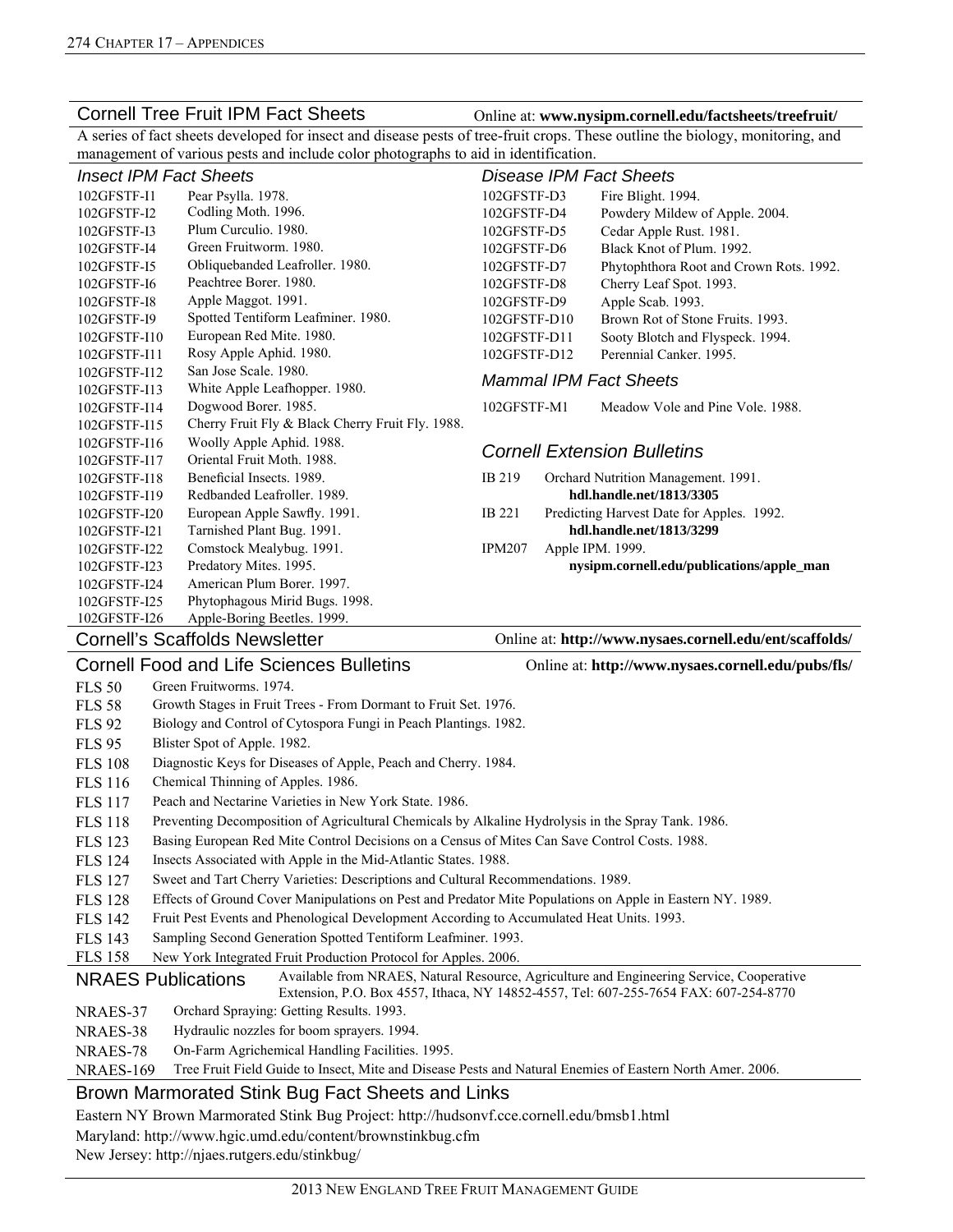Northeastern IPM Center: http://www.northeastipm.org/working-groups/bmsb-working-group/bmsb-information/ Pennsylvania: http://ento.psu.edu/extension/factsheets/brown-marmorated-stink-bug

#### Spotted Wing Drosophila Fact Sheets and Links

http://www.ipm.ucdavis.edu/IPMPROJECT/workshop-spottedwing\_drosophila.html http://swd.hort.oregonstate.edu/

## **17.5 Diagnostic and Analytical Services**

**To submit samples for insect or disease diagnosis or plant identification, contact:** 

UConn Home & Garden Education Center Ratcliffe Hicks Building, Room 4 1380 Storrs Rd., Unit 4115 Storrs, CT 06269-4115 (860)486-6271 or toll-free 1-877-486-6271 www.ladybug.uconn.edu

Plant Disease Information Office The Connecticut Agricultural Experiment Station 123 Huntington Street, P.O. Box 1106 New Haven, CT 06504 (203) 974-8601 www.ct.gov/caes/pdio

UMaine Coop. Ext. Insect & Plant Disease Diagnostic Lab Pest Management Office 491 College Avenue Orono, ME 04473 Insect Inquiries: 207-581-2963 Disease Inquiries: 207-581-3883 http://umaine.edu/ipm/ipddl/

UMass Plant Diagnostic Lab 101 University Drive, Suite A7 Amherst, MA 01002 413-545-3208 http://extension.umass.edu/agriculture/index.php/services/pl ant-problem-diagnostics

UNH Cooperative Extension Insect Identification G28 Spaulding Hall 38 Academic Way Durham, NH 03824 603-862-3200 http://extension.unh.edu/Agric/AGPDTS/ArthroID.htm

UNH Cooperative Extension Plant Diagnostic Lab G37 Spaulding Hall 38 Academic Way Durham, NH 03824 603-862-3200; FAX 603-862-2717 http://extension.unh.edu/Agric/AGPDTS/PlantH.htm

URI Plant Clinic 3 East Alumni Ave. Cooperative Extension Education Center Kingston, RI 02881 401-874-2900 http://www.uri.edu/ce/ceec/plantclinic.html UVM Plant Diagnostic Clinic 201 Jeffords Hall 63 Carrigan Dr. University of Vermont Burlington, VT 05405 802-656-0493 www.pss.uvm.edu/pd/pdc

#### **To submit soil or leaf tissue nutrient analysis samples, contact:**

Connecticut Agricultural Experiment Station Slate Laboratory P.O. Box 1106 New Haven, CT 06504 203-974-8521 http://www.caes.state.ct.us/Soiloffice/soiltesting.htm

UConn Soil Nutrient Analysis Laboratory 6 Sherman Place, U-102 University of Connecticut Storrs, CT 06269-5102 860-486-4274 http://www.soiltest.uconn.edu

UMaine Analytical Laboratory Maine Soil Testing Service 5722 Deering Hall University of Maine Orono, ME 04469-5722 207-581-3591 or 207-581-2945 http://anlab.umesci.maine.edu/

UMass Soil & Tissue Testing Laboratory West Experiment Station 682 North Pleasant Street University of Massachusetts Amherst, MA 01003 413-545-2311 http://www.umass.edu/soiltest/

UNH Cooperative Extension Soil Testing Program Spaulding Life Science Center, Room G28 38 Academic Way Durham, NH 03824 603-862-3200 http://extension.unh.edu/Agric/AGPDTS/SoilTest.htm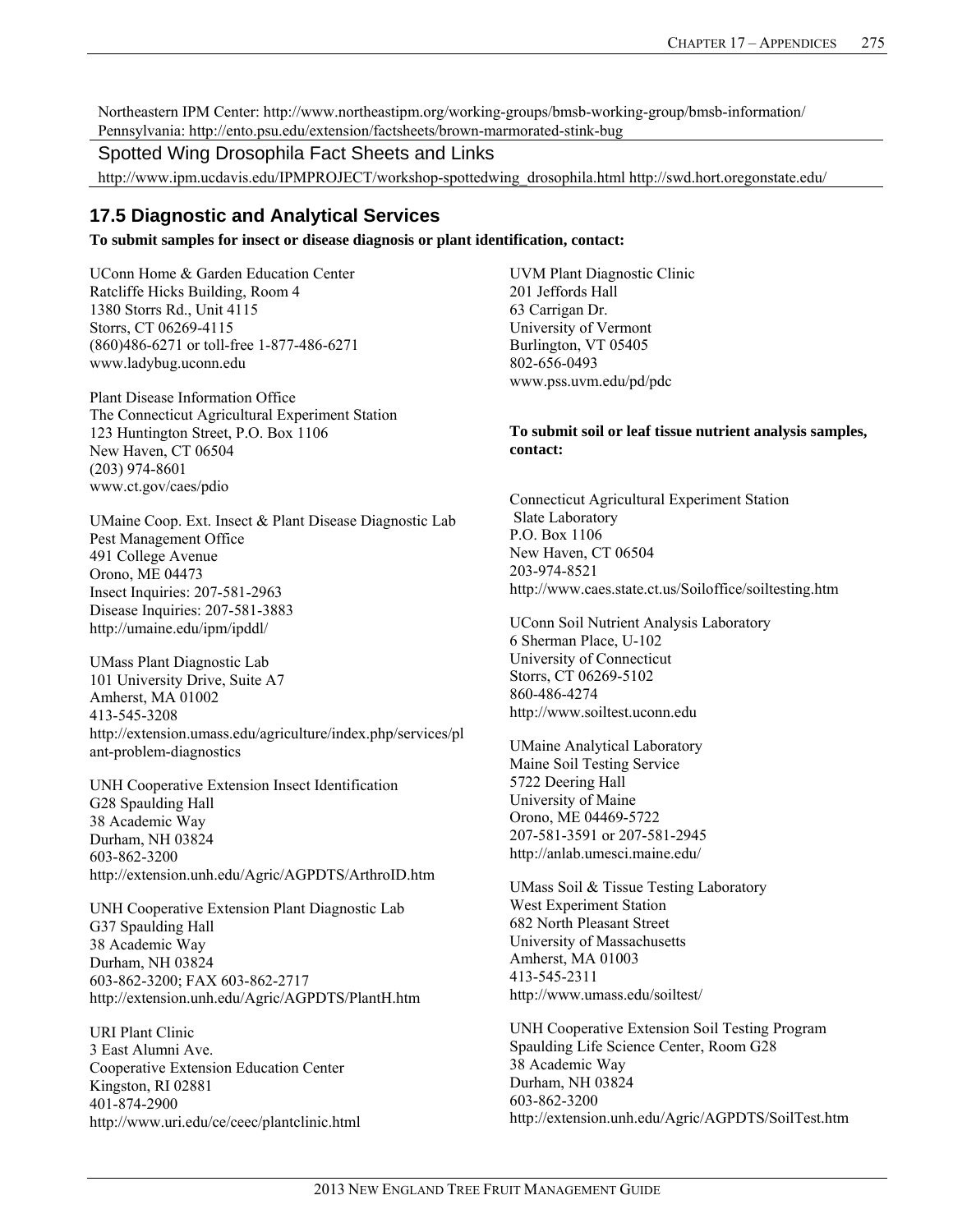# **17.6 Extension Faculty and Staff**

| <b>Name/Address</b>                                                                                                                     | <b>Area of Specialization</b>                          | <b>Phone/Email</b>                                                           |
|-----------------------------------------------------------------------------------------------------------------------------------------|--------------------------------------------------------|------------------------------------------------------------------------------|
|                                                                                                                                         | <b>CONNECTICUT</b>                                     |                                                                              |
| <b>Mary Concklin</b><br>University of Connecticut<br>Department of Plant Science<br>1390 Storrs Rd., Unit 4163<br>Storrs, CT 06269-4163 | <b>Fruit Production &amp; IPM</b>                      | 860-486-6449<br>Mary.Concklin@uconn.edu                                      |
| <b>Candace Bartholomew</b>                                                                                                              |                                                        |                                                                              |
| University of Connecticut<br>1800 Asylum Ave.<br>West Hartford, CT 06117                                                                | <b>Pesticide Applicator Training</b>                   | 860-570-9067<br>Candace.Bartholomew@<br>uconn.edu                            |
|                                                                                                                                         | <b>MAINE</b>                                           |                                                                              |
| <b>John Forbes</b><br><b>USDA Animal Damage Control</b><br>Augusta, ME                                                                  | Vertebrate pest management                             | 207-622-8263<br>or toll-free at 1-866-487-3297<br>john.forbes@aphis.usda.gov |
| <b>Beth Calder</b><br>University of Maine CE<br>5735 Hitchner Hall<br>Orono, ME 04473                                                   | Fruit processing, processing regulation                | 207-581-2791<br>beth.ccalder@maine.edu                                       |
| <b>James Dill</b>                                                                                                                       |                                                        |                                                                              |
| Pest Management Office<br>491 College Ave.<br>Orono, ME 04473                                                                           | Pesticide applicator safety education                  | 207-581-3879<br>james.dill@maine.edu                                         |
| <b>Steve Giguere</b><br>Maine Dept. of Agriculture                                                                                      | Fruit processing, processing regulation                | 207-287-7517<br>Steve.Giguere@maine.gov                                      |
| <b>John Jemison</b>                                                                                                                     |                                                        |                                                                              |
| 495 College Ave.<br>Orono, ME 04473                                                                                                     | Water management, irrigation                           | 207-581-3241<br>jemison@maine.edu                                            |
| <b>Glen Koehler</b>                                                                                                                     |                                                        |                                                                              |
| Pest Management Office<br>491 College Ave.<br>Orono, ME 04473                                                                           | <b>Tree-fruit pest management</b>                      | 207-581-3882<br>glen.koehler@maine.edu                                       |
| <b>James McConnon</b>                                                                                                                   |                                                        |                                                                              |
| Room 104C<br>5741 Libby Hall<br>Orono, ME 04469-5741                                                                                    | <b>Farm business management</b>                        | 207-581-3165<br>mcconnon@maine.edu                                           |
| <b>Renae Moran</b>                                                                                                                      |                                                        |                                                                              |
| Highmoor Farm<br>PO Box 179<br>Monmouth, ME 04259                                                                                       | Tree-fruit horticulture and production                 | 207-933-2100<br>rmoran@maine.edu                                             |
|                                                                                                                                         | <b>MASSACHUSETTS</b>                                   |                                                                              |
| <b>Wesley Autio</b><br>Stockbridge School of Agriculture<br>Bowditch Hall, UMass<br>Amherst, MA 01003                                   | Tree-fruit culture and management<br><b>Rootstocks</b> | 413-545-2963<br>autio@pssci.umass.edu                                        |
| <b>Jon Clements</b><br><b>UMass Extension</b><br><b>UMass Cold Spring Orchard</b><br>393 Sabin Street<br>Belchertown, MA 01007          | Tree-fruit culture and management                      | 413-478-7219<br>jon.clements@umass.edu                                       |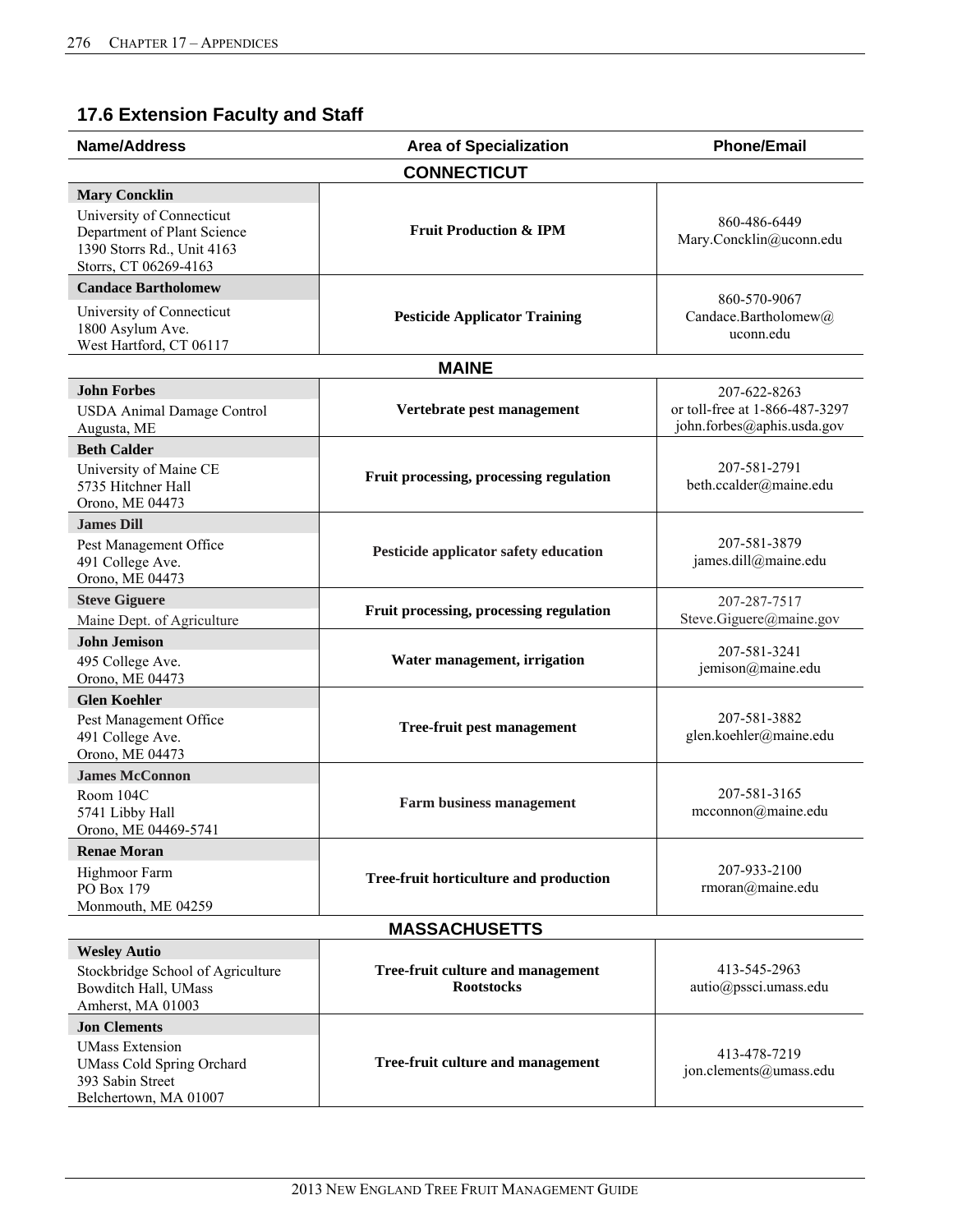# **17.6 Extension Faculty and Staff**

| <b>Name/Address</b>                                                                                               | <b>Area of Specialization</b>                                                 | <b>Phone/Email</b>                         |
|-------------------------------------------------------------------------------------------------------------------|-------------------------------------------------------------------------------|--------------------------------------------|
|                                                                                                                   | <b>MASSACHUSETTS (continued)</b>                                              |                                            |
| <b>Daniel Cooley</b><br>Stockbridge School of Agriculture<br>Clark Hall, UMass<br>Amherst, MA 01003               | <b>Tree-fruit IPM</b><br><b>Disease management</b>                            | 413-577-3803<br>dcooley@microbio.umass.edu |
| <b>Duane Greene</b><br>Stockbridge School of Agriculture<br>Bowditch Hall, UMass<br>Amherst, MA 01003             | Tree-fruit culture and management<br>Plant growth regulators, apple varieties | 413-545-5219<br>dgreene@pssci.umass.edu    |
| <b>Natalia Clifton</b><br><b>UMass Extension</b><br>Agric. Engineering Bldg., UMass<br>Amherst, MA 01003          | <b>Pesticide Education</b>                                                    | 413-545-1044<br>nclifton@psis.umass.edu    |
|                                                                                                                   | <b>NEW HAMPSHIRE</b>                                                          |                                            |
| <b>Alan Eaton</b><br>Spaulding Hall, UNH<br>38 College Road<br>Durham, NH 03824                                   | <b>Entomology and IPM</b>                                                     | 603-862-1734<br>alan.eaton@unh.edu         |
| <b>George Hamilton</b><br>UNH CE - Hillsborough County<br>329 Mast Road - Room 101<br>Goffstown, NH 03045         | Tree-fruit culture and management                                             | 603-641-6060<br>george.hamilton@unh.edu    |
| <b>Cheryl Smith</b>                                                                                               |                                                                               |                                            |
| Spaulding Hall, UNH<br>38 College Road<br>Durham, NH 03824                                                        | <b>Plant Health</b>                                                           | 603-862-3841<br>cheryl.smith@unh.edu       |
| <b>RHODE ISLAND</b>                                                                                               |                                                                               |                                            |
| <b>Andy Radin</b><br>3 East Alumni Ave.<br>University of Rhode Island<br>Kingston, RI                             | <b>Agricultural Agent</b>                                                     | 401-874-2967<br>andy radin@uri.edu         |
| <b>Heather Faubert</b>                                                                                            |                                                                               |                                            |
| Dept. of Plant Sciences<br>University of Rhode Island<br>Kingston, RI                                             | <b>Tree fruit IPM</b>                                                         | 401-874-2967<br>hhf@uri.edu                |
| <b>Margaret Siligato</b>                                                                                          |                                                                               |                                            |
| Dept. of Plant Sciences<br>University of Rhode Island<br>Kingston, RI                                             | <b>Pesticide Applicator Training</b>                                          | 401-874-5997<br>siligato@uri.edu           |
| <b>VERMONT</b>                                                                                                    |                                                                               |                                            |
| Lorraine Berkett, Professor Emerita<br>Dept. of Plant and Soil Science<br>University of Vermont<br>Burlington, VT | <b>Apple IPM</b>                                                              | 802-656-0972<br>Lorraine.Berkett@uvm.edu   |
| <b>Ann Hazelrigg</b>                                                                                              |                                                                               |                                            |
| Dept. of Plant and Soil Science<br>University of Vermont<br>Burlington, VT                                        | <b>Pesticide Applicator Training</b>                                          | 802-656-0493<br>Ann.Hazelrigg@uvm.edu      |